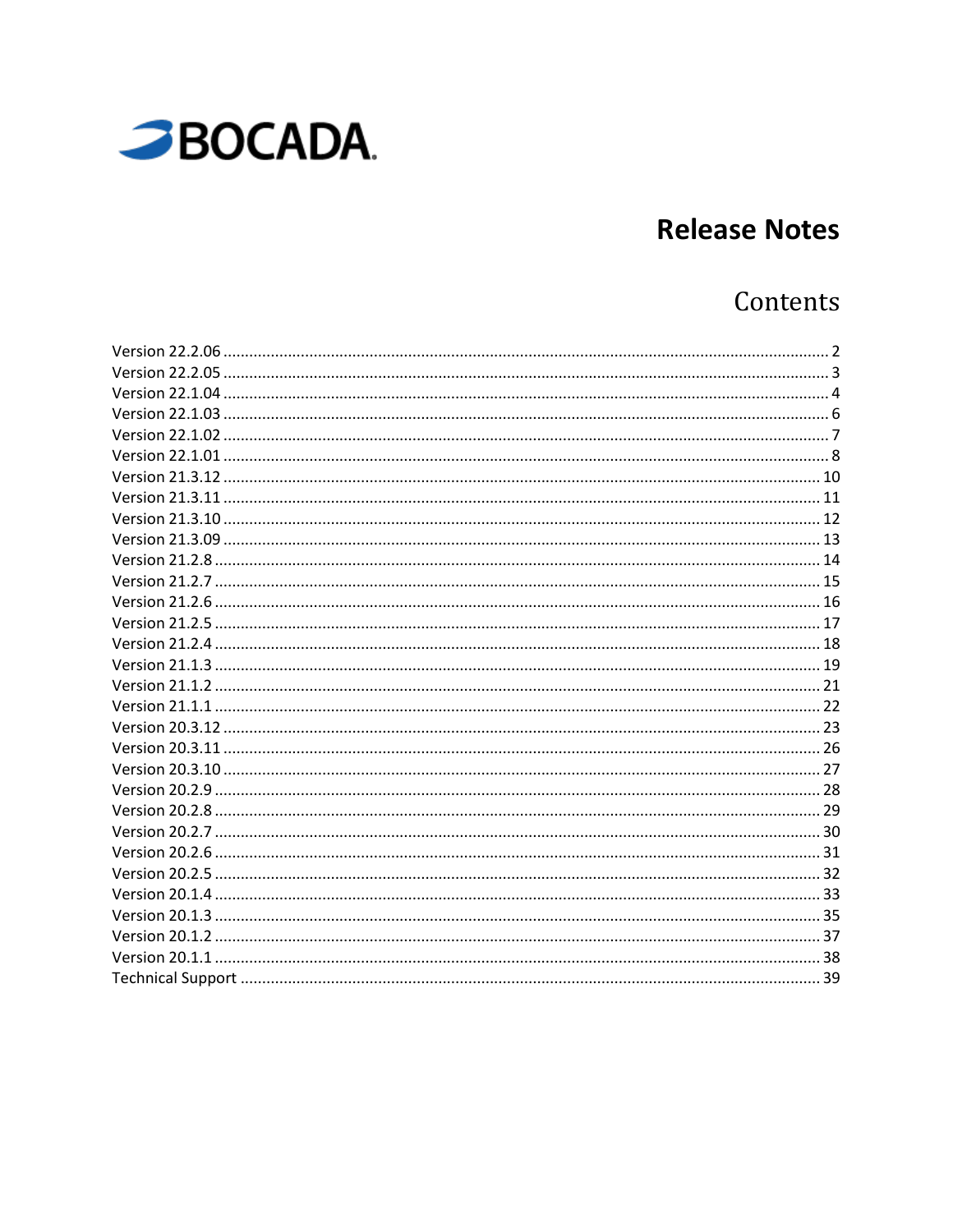<span id="page-1-0"></span>The following features and enhancements are now available with the release of Bocada 22.2.06. This version is a Major Release and will be supported in accordance with the **Support Terms**.

### **Improvements**

#### **Veeam improvements**

Several changes in Veeam Data Collection around Transaction Log backups, Error Code handling, backup level assignments, and backup job success/failure assessment.

#### **Redstor improvements**

Discover Tenants will now do zones creation and collection filter based on "Selected Tenants" in server properties.

### **Resolved Issues**

### **Networker backup: Time out and performance issues**

Networker backup collection was failing with "Skipping job save job-NNNNNNNN: invalid start date" and time out errors. Also, made performance improvements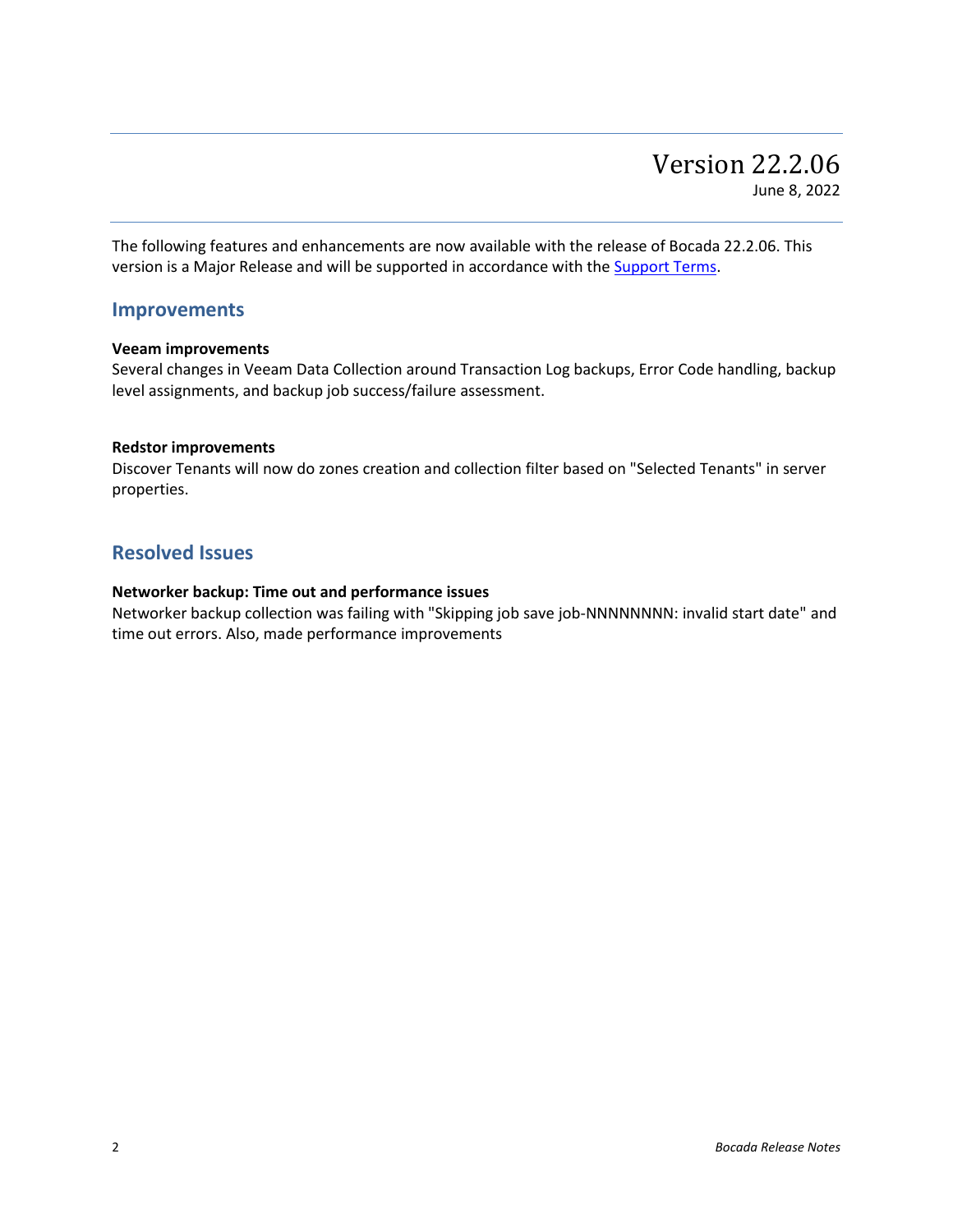<span id="page-2-0"></span>The following features and enhancements are now available with the release of Bocada 22.2.05. This version is a Major Release and will be supported in accordance with th[e Support Terms.](http://www.bocada.com/support-terms)

### **New Features**

### **Cherwell Incident Ticketing integration**

Added functionality to use criteria-based rules to automate incident ticket creation in Cherwell. Incident tickets are dynamically updated if multiple failures occur in the same object, eliminating redundant tickets.

### **New Asset Inventory reports**

Built four new reports in the Asset Inventory section to replace the existing three reports from the "CMDB" section. These reports highlight the same *Protected*, *Unprotected*, and *Non-Inventoried* assets with additional data points and improved filtering. The fourth report added is an *All Assets* report which provides a view into the entire inventory data set in a single place.

The current set of new reports is phase-1 of three phases, and future releases will also consolidate inventory data from AWS, Azure, VMware, and other sources into these four reports.

### **Enhancements**

### **Storage Alerting**

Added automated alerting to signal storage usage approaching a percentage of total capacity.

#### **AWS Availability Zone**

Added AWS Availability Zone information to backup job region data when applicable to an AWS Service, e.g.: EC2 instances.

### **Resolved Issues**

This release resolves customer reported issues. The most critical fixes are documented below.

#### **Saved Reports**

Enabled renaming of saved reports from the Saved Reports interface.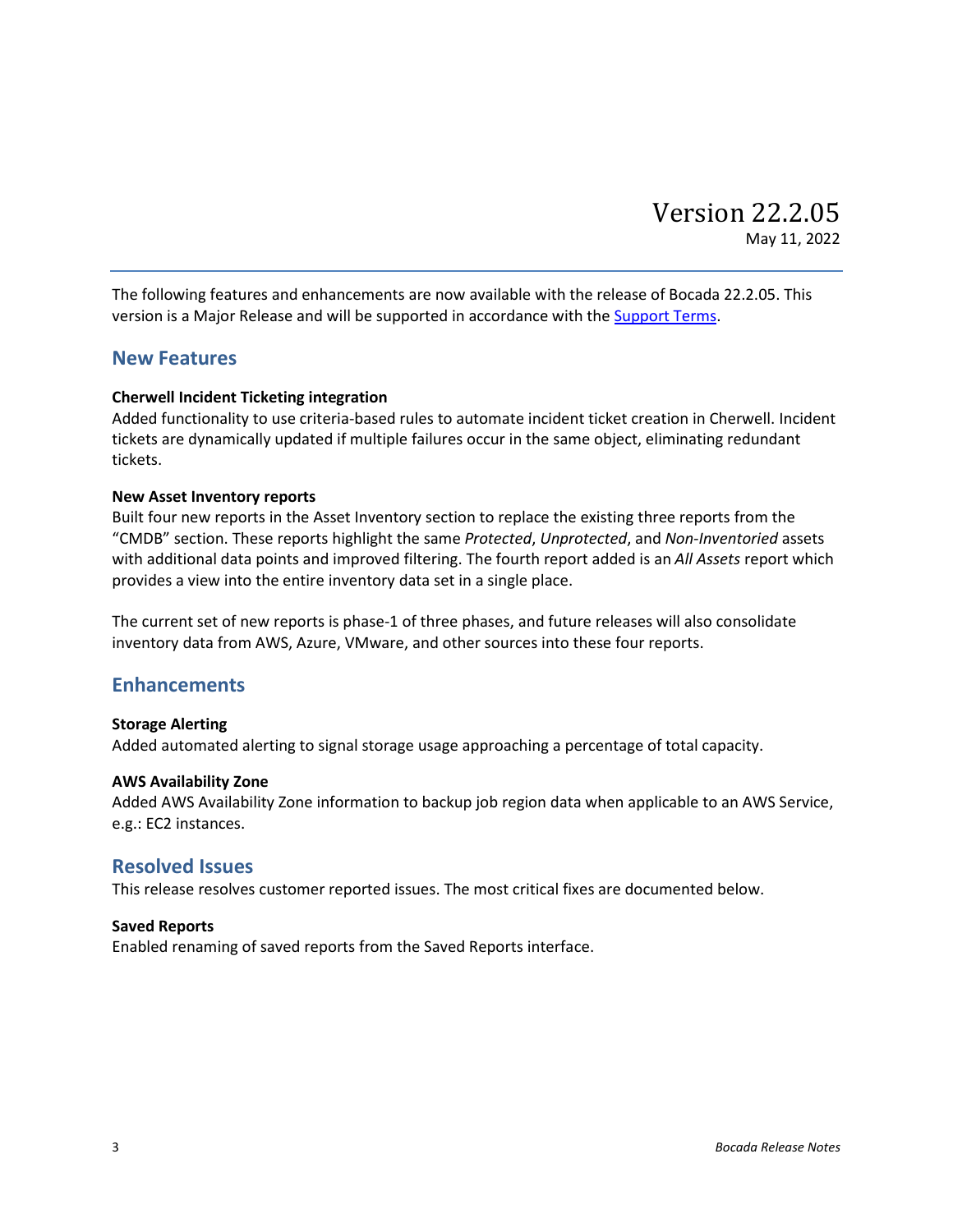<span id="page-3-0"></span>The following features and enhancements were made available with the release of Bocada 22.1.04. This version is a Minor Release and will be supported in accordance with the [Support Terms.](http://www.bocada.com/support-terms)

### **New Features**

### **Dell PowerProtect Data Manager (PPDM)**

Added support for PPDM backup and restore activity reporting. This includes reporting on job activities as well as failure alerting & ticketing.

### **Druva Phoenix Oracle Backup Job Reporting**

Added reporting for Oracle database backups using *Phoenix Backup Store (PBS)* process.

### **Emailed Reports: Compression of Large Reports**

Added functionality to send reports as a single, compressed zip file when the size exceeds a userconfigurable maximum size.

### **Emailed Reports: Multiple Report Attachments**

Added functionality to aggregate multiple scheduled reports and send all the reports in a single email as zipped or standalone attachments.

### **MSSQL Plugin: Bulk upload SQL Instances using CSV**

Automated adding multiple SQL Server instances to Bocada for data collection via CSV. This enables ingesting multiple SQL Servers with different properties (e.g.: server name, instance name, authentication method and user) into Bocada via one step.

### **Enhancements**

### **Druva Phoenix: SQL Availability Group (AG)**

Improved reporting and visibility by appending the primary server of the AG cluster to the Bocada Client name, which previously contained only the Availability Group Resource Name.

### **NetBackup Policy Data Collection: REST API Support**

Added REST API (including RBAC) support to report on the policy configurations.

### **Spectrum Protect: Discrete Database Backup Reporting**

Improved database-level reporting by splitting multi-database backups into individual targets, allowing for database specific auditing.

### **Ticketing: Added Criteria to Filter by Ticketing Instance**

Added criteria to select specific ticketing system instances in the *Backup Failures* and *Job Activity* reports.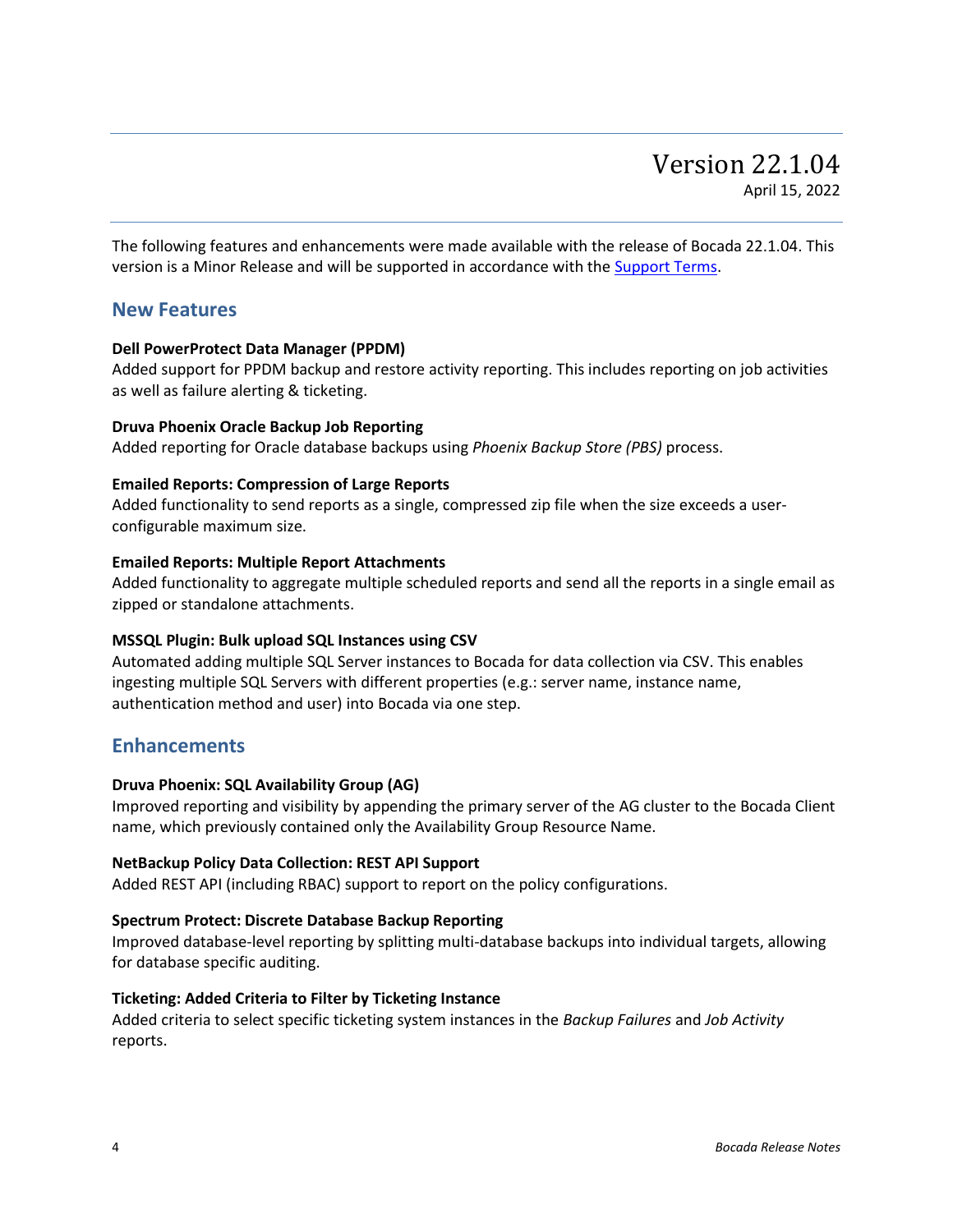### **Commvault: Backup Media Destination Metrics**

Added data collection and reporting for *Media Destination*, *Media Server*, and *Media Library* for each successful Commvault backup.

### **vCenter Plugin: Host Clusters Visibility**

Added data collection and reporting for VMware Host Clusters in the VMware Asset Inventory reports.

### **Discontinued Features**

### **Assign Data Domain Function**

This function assigned backup policies to the Data Domain "Media Type" within Bocada for backup products which write backups to Data Domain as a standard file server (e.g.: TSM). Product feedback indicated that this feature is not used.

### **Resolved Issues**

This release resolves customer reported issues; the most critical fixes are documented below.

### **Bocada Installer Fails with Error 0x80070666 (Case 10179)**

This failure occurred when a newer version of the Microsoft C++ redistributable already installed on the system. The updated behavior will be to skip installation of the C++ redistributable when a newer version is detected.

### **Data Domain: Collection Shows as Successful Without Data Collected (d547)**

This issue occurred when Data Domain usernames or passwords were invalid or expired. The updated behavior in this release shows the data collection as failed with the appropriate messaging.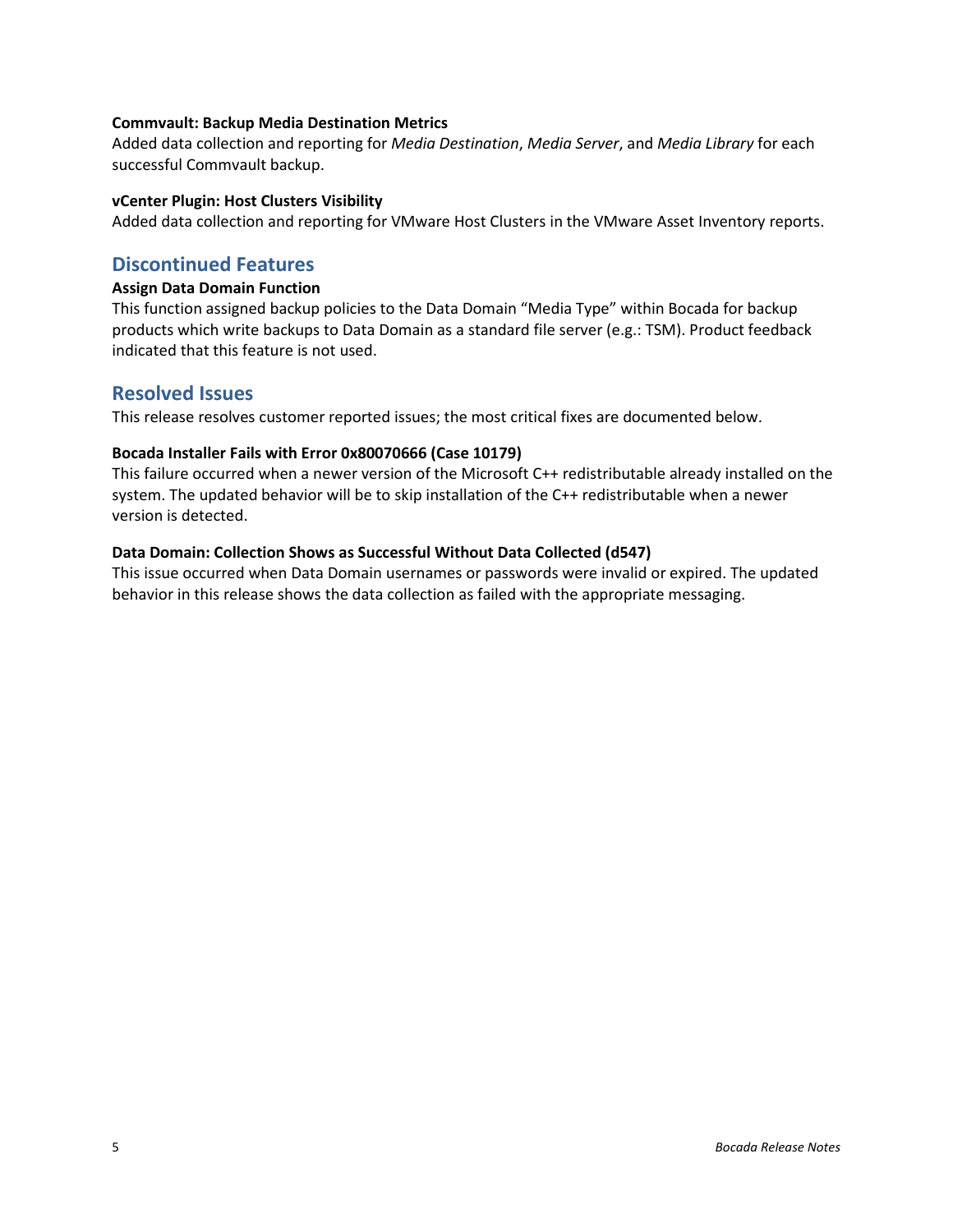<span id="page-5-0"></span>The following features and enhancements were made available with the release of Bocada 22.1.03. This version is a Minor Release and will be supported in accordance with the [Support Terms.](http://www.bocada.com/support-terms)

### **New Features**

### **Automatic Zone Assignment Based on CMDB Asset Inventory**

Added automated zoning based on CMDB data for both Bocada and CMDB Asset Inventory client data.

### **Druva Phoenix Oracle Backup Job Reporting**

Added reporting for Druva Phoenix *Direct to Cloud* backup of Oracle databases.

#### **Export Job Details**

Individual job detail data now exportable from the Job Trends, Consecutive Failures, Failure Trends, Job Activity, and Backup Failures reports after clicking on the green, yellow, or red icons.

### **Spectrum Protect Storage Pools Report**

New report created for Spectrum Protect (TSM) for Storage Pools related report including Tape Libraries and Stgpools.

### **Enhancements**

### **Bocada Upgrade Configuration**

Added functionality for the Bocada installer to change database or user configuration during an upgrade.

### **NetBackup Data Collection**

Added data collection support for NetBackup Linux servers through SSH using the root user and password instead of standard user with sudo.

### **Resolved Issues**

This release resolves customer reported issues; the most important ones are documented below.

### **Spectrum Protect Backup Storm Resolution**

Added more robust handling of some backup session storms. For example, when repeated attempts to communicate with the Spectrum Protect server are denied due to licensing issues.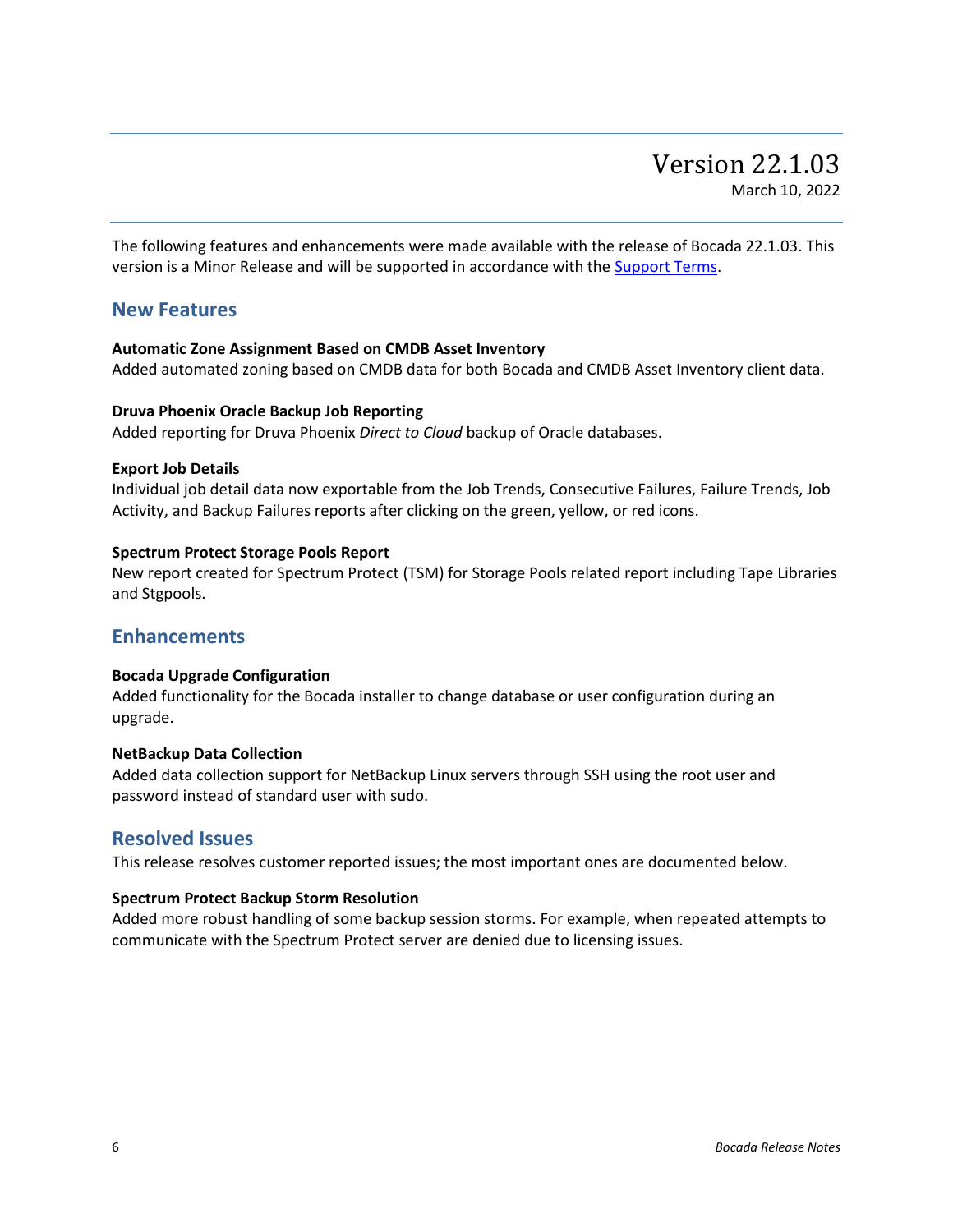<span id="page-6-0"></span>The following features and enhancements were made available with the release of Bocada 22.1.02. This version is a Minor Release and will be supported in accordance with the [Support Terms.](http://www.bocada.com/support-terms)

### **New Features**

### **AWS Backup Auto Zone Assignment**

Built upon existing AWS Role-based data collection to now enable auto-creation and assignment of AWS clients into Bocada zones

### **Enhancements**

### **Commvault**

Added data collection to mine the internal static hostname given to backup clients within Commvault.

### **Scheduled Report Management**

Updated the Run Report icon to a Refresh icon to differentiate between refreshing the data in the report and running the Scheduled Report Configuration.

#### **Performance**

Improvements to report and data collection speeds.

### **Redstor**

Added capture & playback, improved collection performance, and improved reporting on some successful backup jobs.

### **Price List**

Updated the styling and functionality of the Price List configuration dialog.

### **Resolved Issues**

This release resolves customer reported issues; the most important ones are documented below.

### **Spectrum Protect**

Added more robust handling of client backup session storms for cases, an example being when repeated attempts to communicate with the Spectrum Protect server are denied due to licensing issues.

#### **Data Protector**

Improved localization support for data collection.

#### **Orphaned Clients Report**

Removed legacy report in favor of the Backup Clients report which provides a more configurable view of resources that may be orphaned.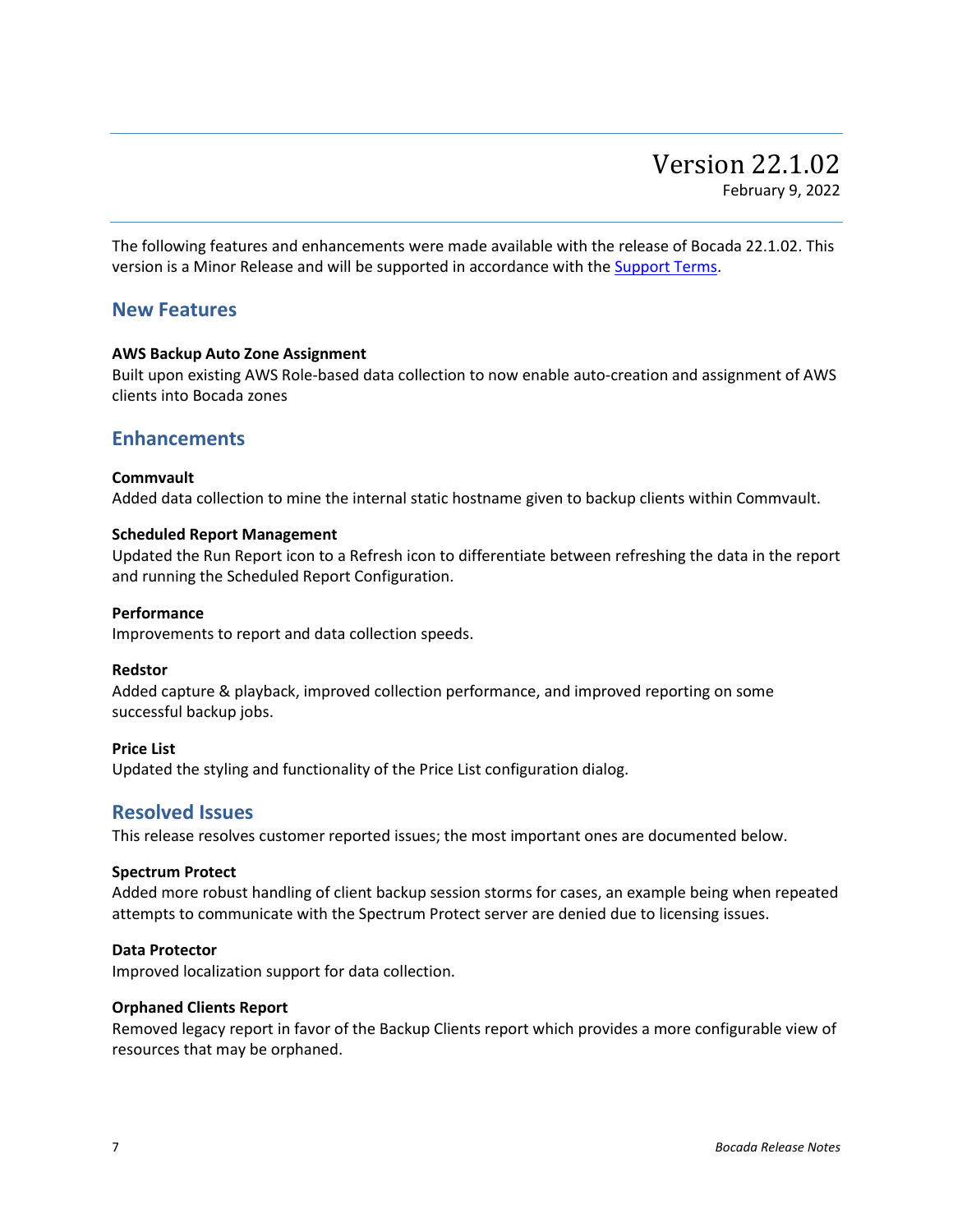<span id="page-7-0"></span>The following features and enhancements were made available with the release of Bocada 22.1.01. This version was a Major Release and will be supported in accordance with the [Support Terms.](http://www.bocada.com/support-terms)

### **New Features**

### **Acronis Cyber Protect**

Added support for Acronis Cyber Protect's backup and in progress jobs. This includes reporting on job activity and trends as well as failure alerting & ticketing.

### **NetBackup Storage Configurations**

Added REST API (including RBAC) support to report on the following storage configurations: disk pools, storage servers, storage units, and cloud-based storage support for Azure.

### **Enhancements**

#### **AWS Roles**

Added a feature option to enable data collection against AWS spoke accounts when the Role used for authentication does not have permission to collect data against the AWS Hub account.

### **Scheduled Report Management**

Added report level ownership (Global Default & My Default) to Scheduled Report Management so customers can identify when default reports are scheduled for distribution.

### **AD User validation**

Added a flexible configuration to skip AD user verification via cross-domain checks to enable successful email distribution of reports.

### **Data Collection**

Provided a self-service option to remove obsolete Bocada DCS entries to help streamline diagnosis of data collection related problems.

### **Resolved Issues**

This release resolves customer reported issues; the most important ones are documented below.

### **Spectrum Protect (TSM)**

- Addressed a storage data collection failure with Error 545: Data source failed: Command is valid, but one or more parameters were not specified correctly ExecuteCommand failed: RC(3) EC(0).
- Fixed an issue with VM backups reporting with an incorrect VM Client name for Mode: DataMover backups

### **Azure Cloud Recovery**

Fixed the SQL Client name for transaction log backups which were sometimes shown as a GUID string.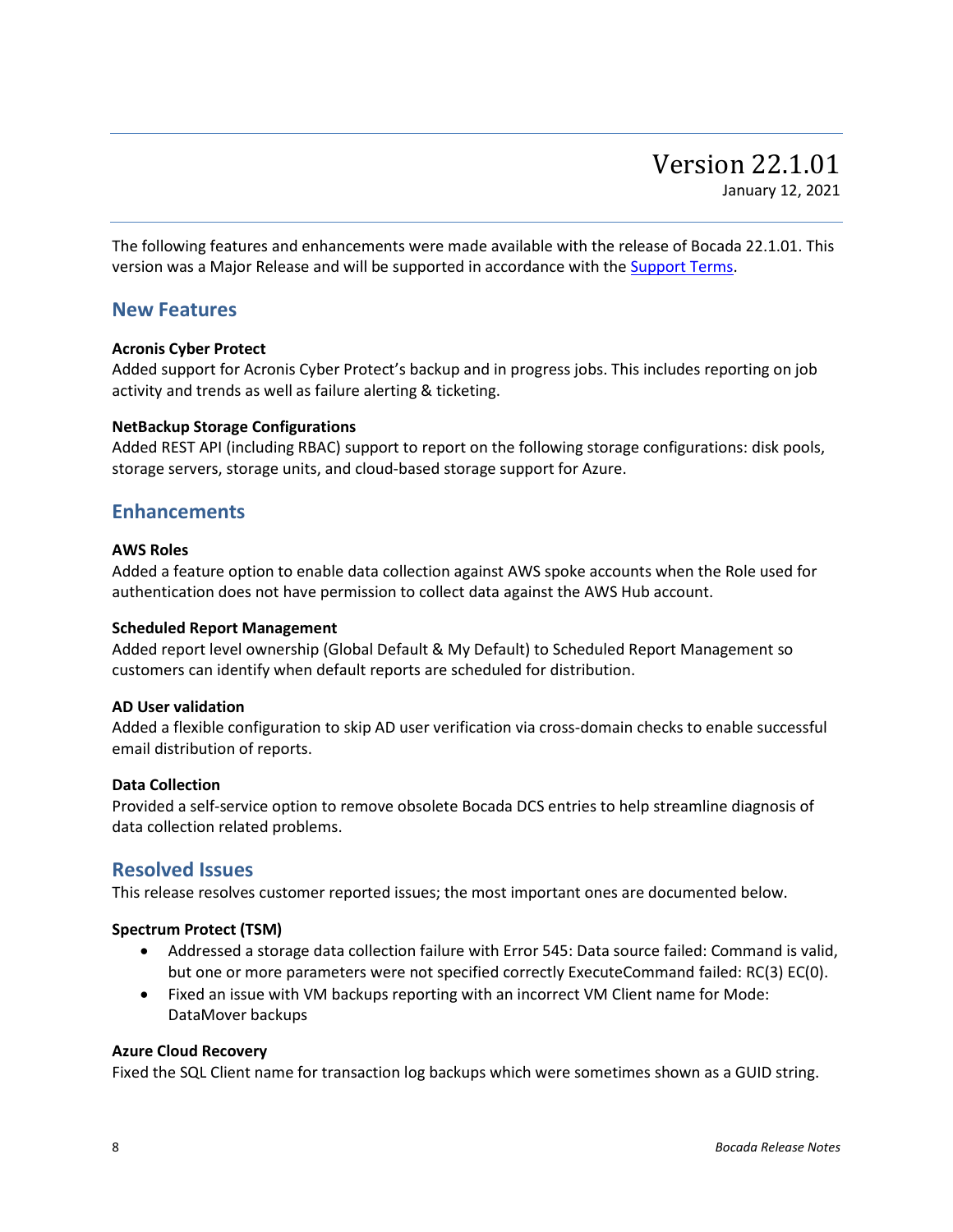### **Azure Backup Server (DPM)**

Storage trends chart for DMP 2016 now shows valid data following a successful storage collection.

### **Storage Servers Report**

Update report to remove duplicate entries and better focus on storage repository utilization.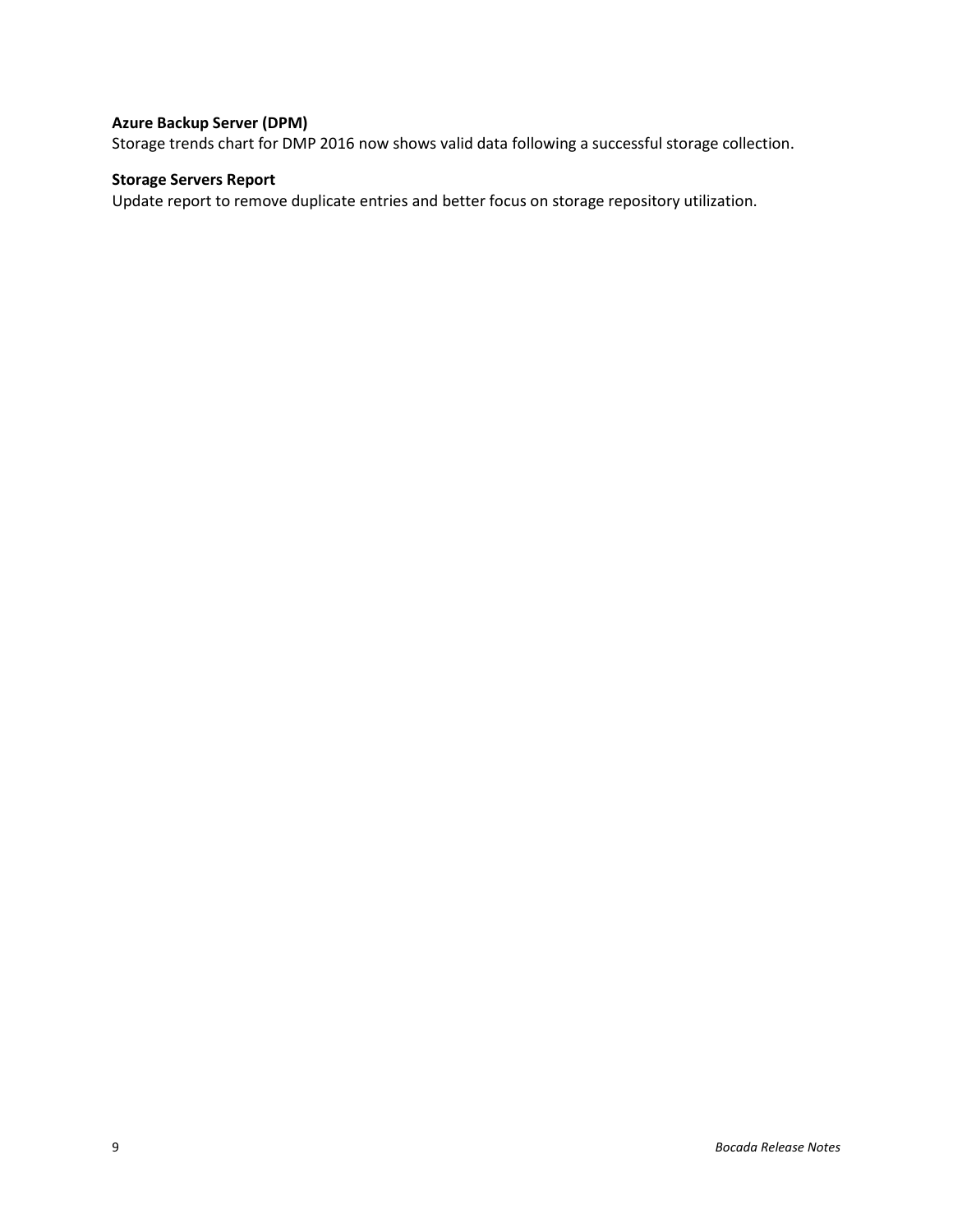<span id="page-9-0"></span>The following features and enhancements were made available with the release of Bocada 21.3.12. This version is a Minor Release and will be supported in accordance with the [Support Terms.](http://www.bocada.com/support-terms)

### **New Features**

### **ServiceNow Incident Auto-Closure**

Added support for native integration with ServiceNow to automatically close opened incidents via rulebased actions. Allows customers to specify open and close states based on default or custom ServiceNow configurations.

### **AWS IAM Role Authentication**

Added support to collect data at scale from multiple AWS accounts through IAM Roles. The addition of IAM Role authentication to IAM user authentication allows customers with multiple, and dynamically created AWS accounts to report on all their data through a single Bocada configuration.

### **Enhancements**

### **Veeam**

Added support for *Veeam Backup for AWS* reporting for AWS EC2 instances protected by Veeam Backup & Replication.

### **Commvault**

• Enhanced the identification of unique errors and limited extraneous alerting and ticket generation by improving VM backup error recognition.

### **General Reporting**

- Added support to display dates in international formats in the Job Trends, Consecutive Failures, and Failure Trends reports exported or emailed as CSV.
- Improved default sorting behavior in dynamically grouped tabular reports.

### **Resolved Issues**

This release resolves several customer reported issues; the most important ones are documented below.

### **Spectrum Protect (TSM)**

• Fixed the incorrect reporting on backup targets as Restore jobs when they should show up as Backup jobs.

### **N2WS**

• Improved data collection to better capture and report on long running jobs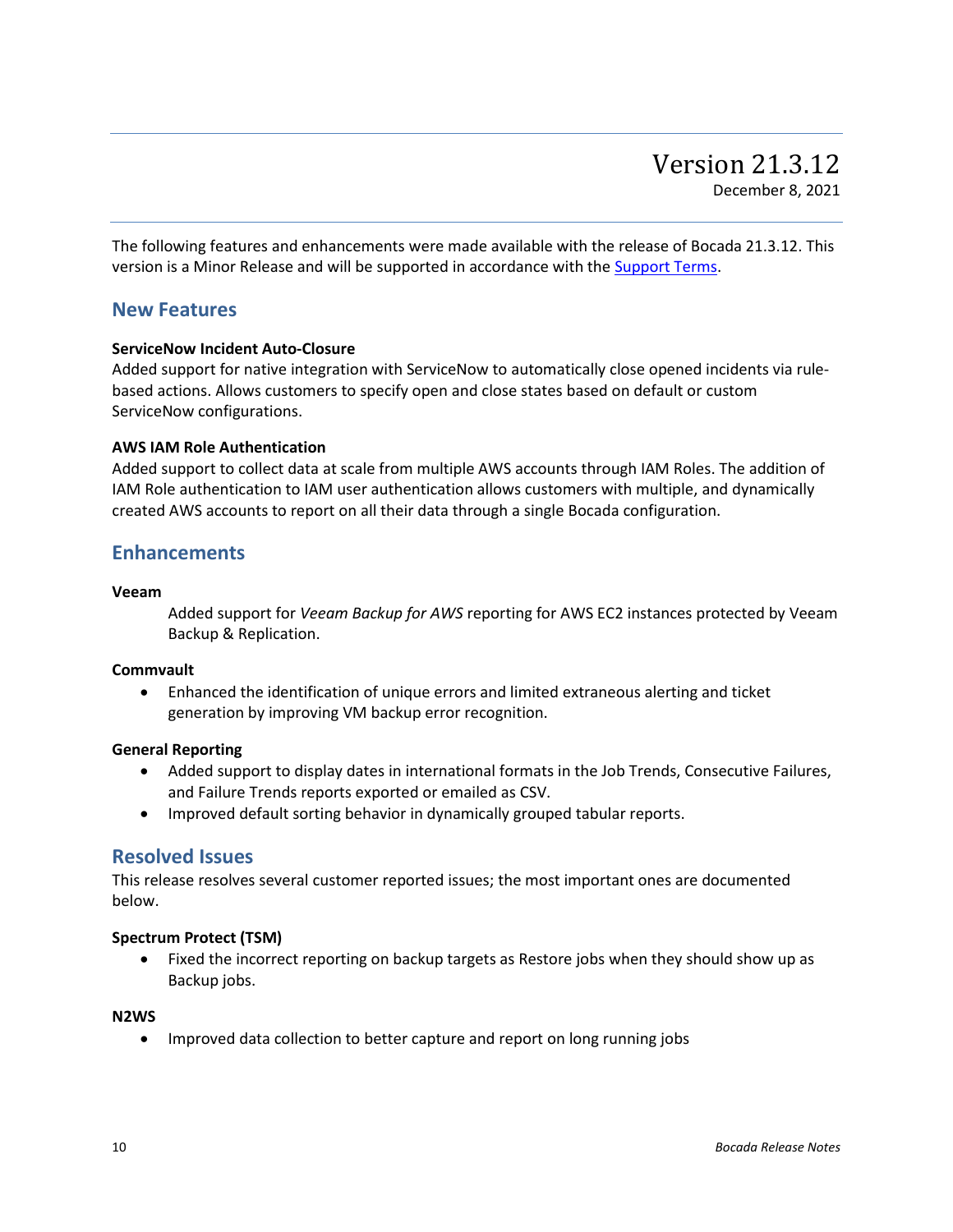<span id="page-10-0"></span>The following features and enhancements were made available with the release of Bocada 21.3.11. This version is a Minor Release and will be supported in accordance with the [Support Terms.](http://www.bocada.com/support-terms)

### **Enhancements**

### **Spectrum Protect (TSM)**

- Improved performance & scalability of the plugin to better support large Spectrum Protect Server deployments.
- Enhanced data integrity by addressing failed VM backups reported as successes and incorrect byte counts reported in certain backup jobs.

### **Rubrik RBS Agent Reporting**

Enhanced the Rubrik plugin to report on RBS agent versions, supporting audits requiring file-level backup use-case scenarios.

### **Commvault Disaster Recovery**

Enhanced the Commvault plugin to include reporting on disaster recovery backups.

### **Zone Creation & Assignment**

Provided a mechanism to automate Zone creation and the assignment of f backup clients to Zones based on a CSV, text, or a similar dataset.

### **Protected Asset Reporting**

Updated CMDB Protection analysis reports to exclude vCenter inventory and snapshots when assessing asset protection levels.

### **Scheduled Report Management**

Added a column to display time zone to easily correlate the scheduled reports with the correct time zones.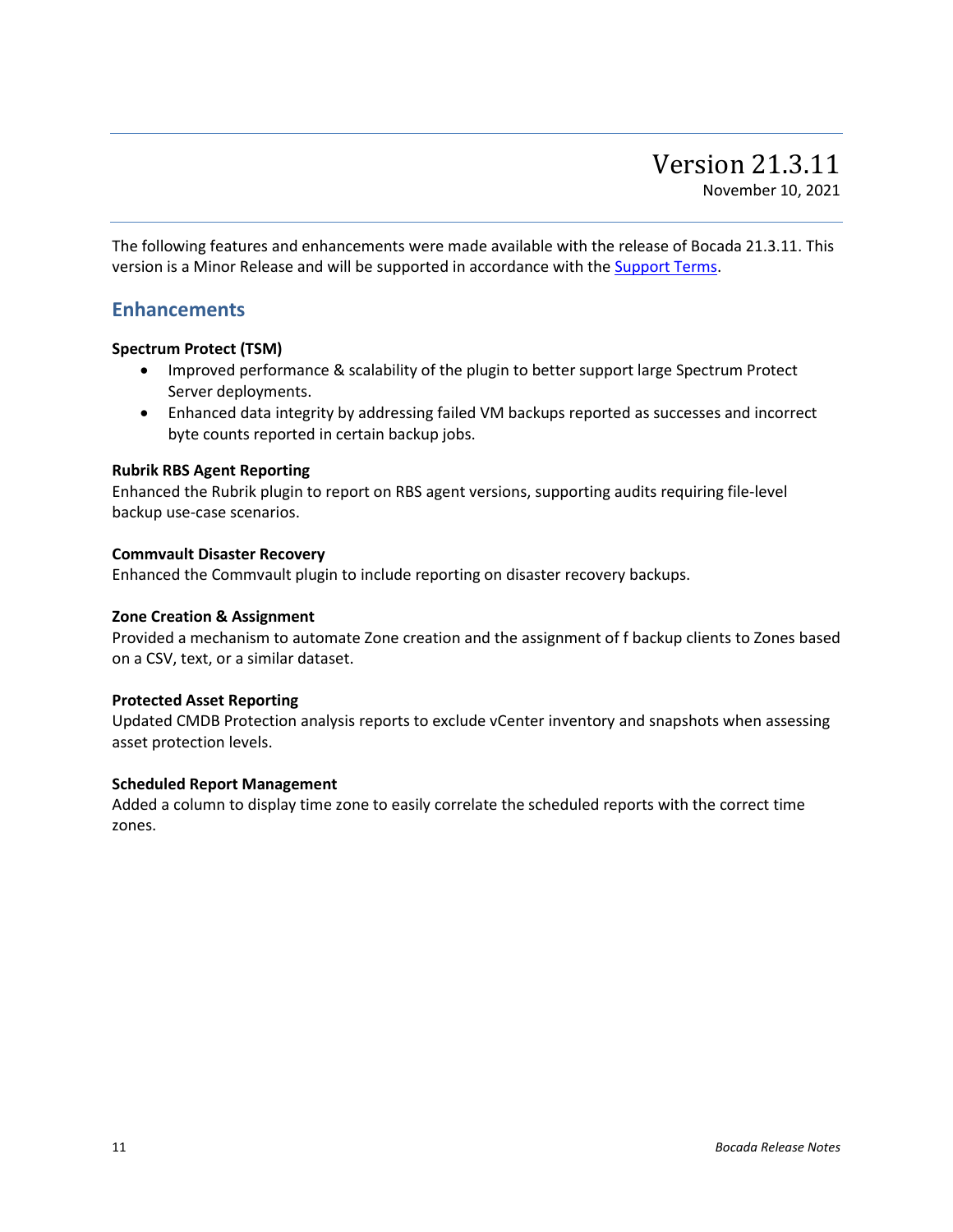<span id="page-11-0"></span>The following features and enhancements were made available with the release of Bocada 21.3.10. This version is a Minor Release and will be supported in accordance with the [Support Terms.](http://www.bocada.com/support-terms)

### **New Features**

### **ServiceNow Customer Service Management (CSM)**

Added support for ServiceNow Customer Service Management which provides customers with a flexible configuration to create, monitor, and report on CSM cases within the Bocada UI. Also includes an automated journal to record all Bocada-created CSM cases.

### **Google Cloud Platform (GCP)**

Added support for Google Cloud Platform backup and storage. This includes reporting on job activities as well as failure alerting & ticketing.

### **Enhancements**

### **AWS Snapshot Groupings**

Enhanced the reporting criteria for the AWS Snapshots Report to allow aggregation by Snapshot, Clients, Servers, Regions and AWS Service Type (EC2, RDS, etc.).

### **Improved License Management**

Improved managing license workflows and functionality. UI enhancements also included.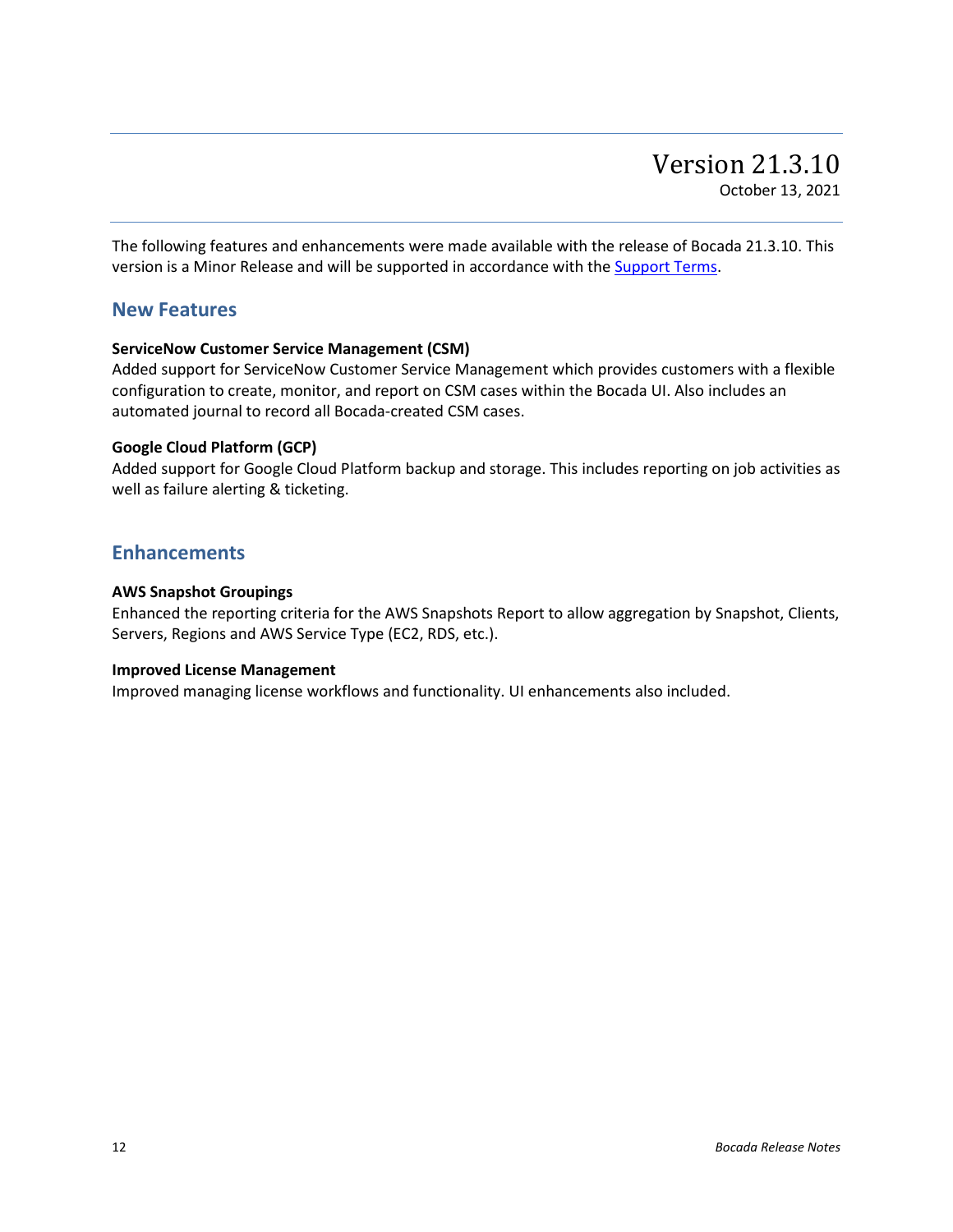<span id="page-12-0"></span>The following features and enhancements were made available with the release of Bocada 21.3.09. This version is a Major Release and will be supported in accordance with the **Support Terms**.

### **New Features**

### **NetBackup RBAC Support**

Added support for NetBackup RBAC (Roll Based Access Control) to better support secure data collection via the NetBackup API. Bocada data collection can be configured for NetBackup 8.3 and later to leverage an API key rather than username and password for enhanced security protocols.

### **Enhancements**

### **Rubrik 6.0 Support**

Updated the Rubrik plugin to be compatible with newly released Rubrik 6.0.

### **Report Actions and Server Property Improvements**

Improved workflows and streamlined functionality around data collection configuration and report actions.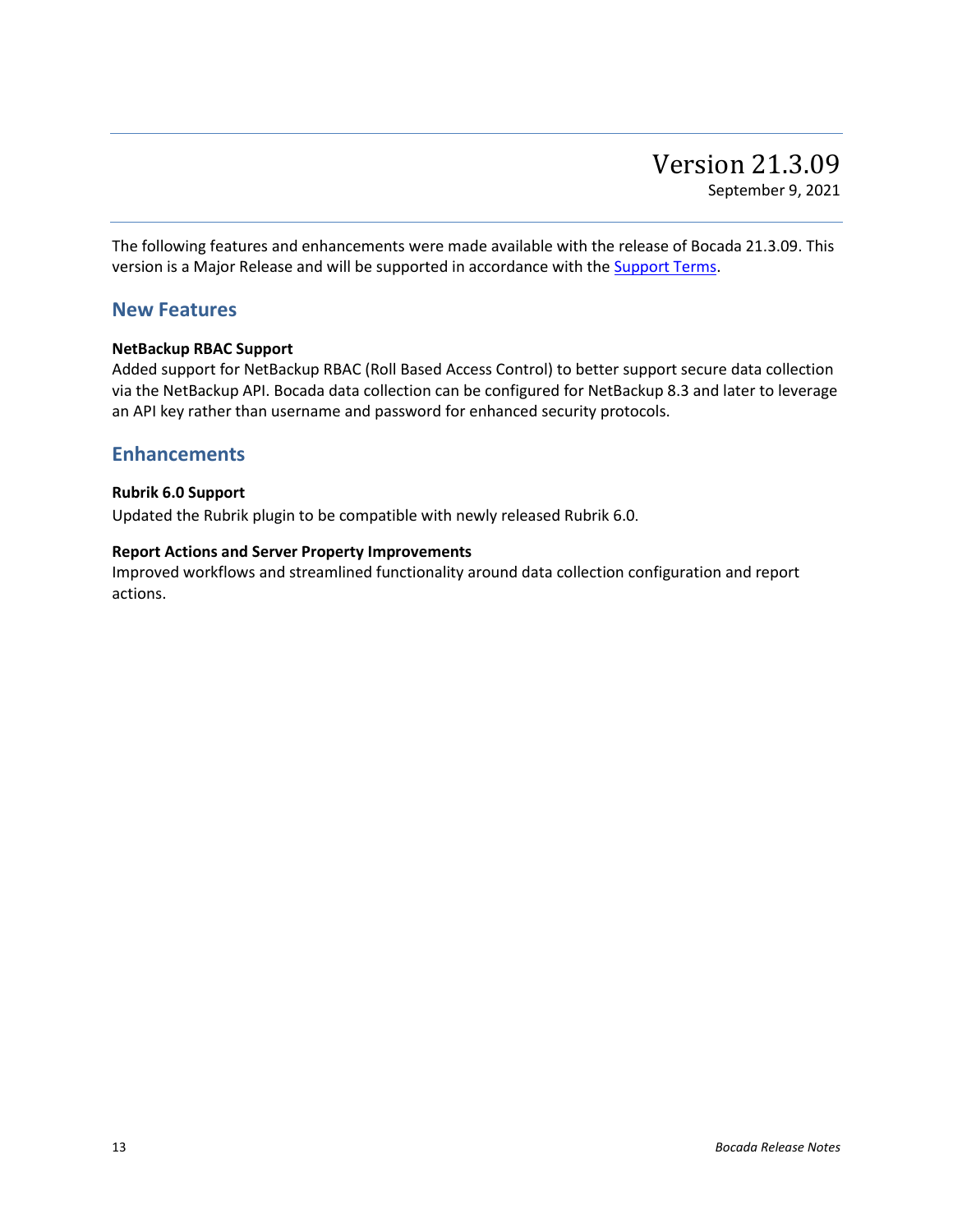<span id="page-13-0"></span>The following features and enhancements were made available with the release of Bocada 21.2.8. This version is a Minor Release and will be supported in accordance with the [Support Terms.](http://www.bocada.com/support-terms)

### **New Features**

### **Redstor**

Added support for Redstor backup monitoring, including backup job activity reporting as well as backuprestore failure alerting. Additionally, automated tenant discovery to identify all MSP tenants supported by Redstor.

### **Consecutive Failures Client Analysis**

Enabled display of all targets for each client. This includes displaying lines for trend history of both successful and failed targets.

### **Enhancements**

### **Custom SQL Reporting Anchored on Backup Day**

Allow customers to create custom reports based on the backup day rather than the midnight following a backup.

### **Server Property Configuration**

Improved data collection configuration for storage & backup reporting on the following backup products: NetBackup, NetApp, Networker, Data Protector.

### **Commvault Error Code Mapping**

Improved categorization and identification of Commvault error codes by mapping codes in Bocada to what is reported in the Commvault UI console.

#### **Rubrik REST API Update**

Upgraded Rubrik plugin to be compatible with version 5.2.x.

### **NetBackup**

Added support for NetBackup 9.1, featuring improved storage collection reporting.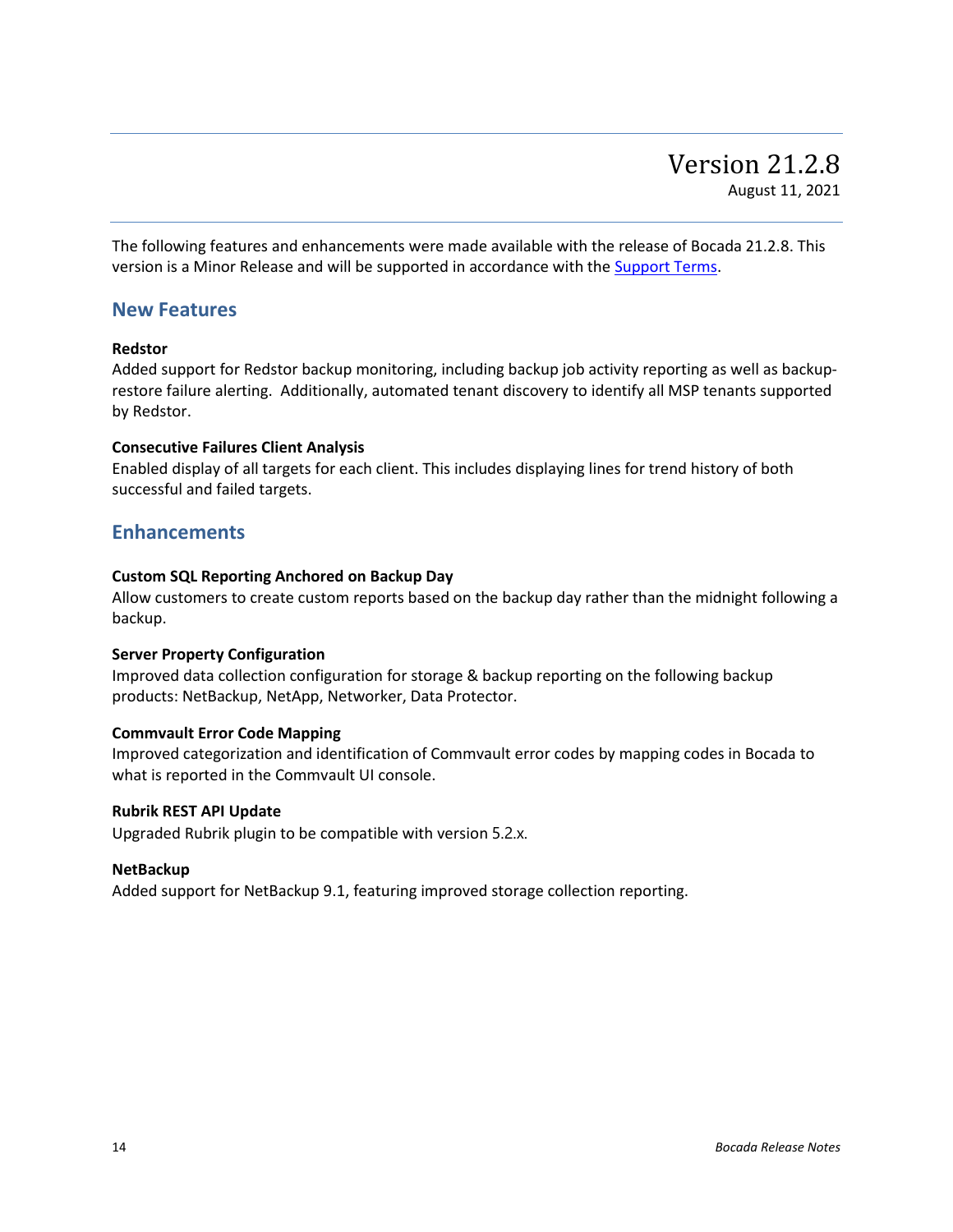## Version 21.2.7 July 14, 2021

<span id="page-14-0"></span>The following features and enhancements were made available with the release of Bocada 21.2.7. This version is a Minor Release and will be supported in accordance with the [Support Terms.](http://www.bocada.com/support-terms)

### **New Features**

#### **Azure SQL Transaction Log Backups**

Added reporting for Azure SQL Transaction Log backups, providing visibility into backup performance metrics not currently visible via the Azure Portal.

#### **ServiceNow Integration with OAuth 2.0**

Integration with ServiceNow REST APIs using OAuth 2.0 is now available to automate ticketing generation and management.

#### **HPE StoreOnce Gen 4**

Added storage capacity and utilization reporting for Gen 4 versions of HPE StoreOnce, consolidating all StoreOnce reporting regardless of StoreOnce generation.

### **Enhancements**

#### **Veeam Expiration and Retention**

Improved retention and expiration data for Veeam backups, replications, and backup copies, including long term retention using GFS.

### **Commvault Copy Job Recognition**

Improved copy job recognition to better distinguish and isolate copy jobs from other backup job types for reporting and ticketing.

### **Improved Job Trends Report Performance**

Improved performance of the Job Trends, Consecutive Failures, and Failure Trends reports which now run on the scale of 10x faster.

### **Improved Actions & Export Menus**

Consolidated Action and Export menus and improved the styling to provide a simpler, more intuitive workflow.

#### **FIPS Compliance for PDF Reports Exports**

Built FIPS compliance into the PDF exported reports capability.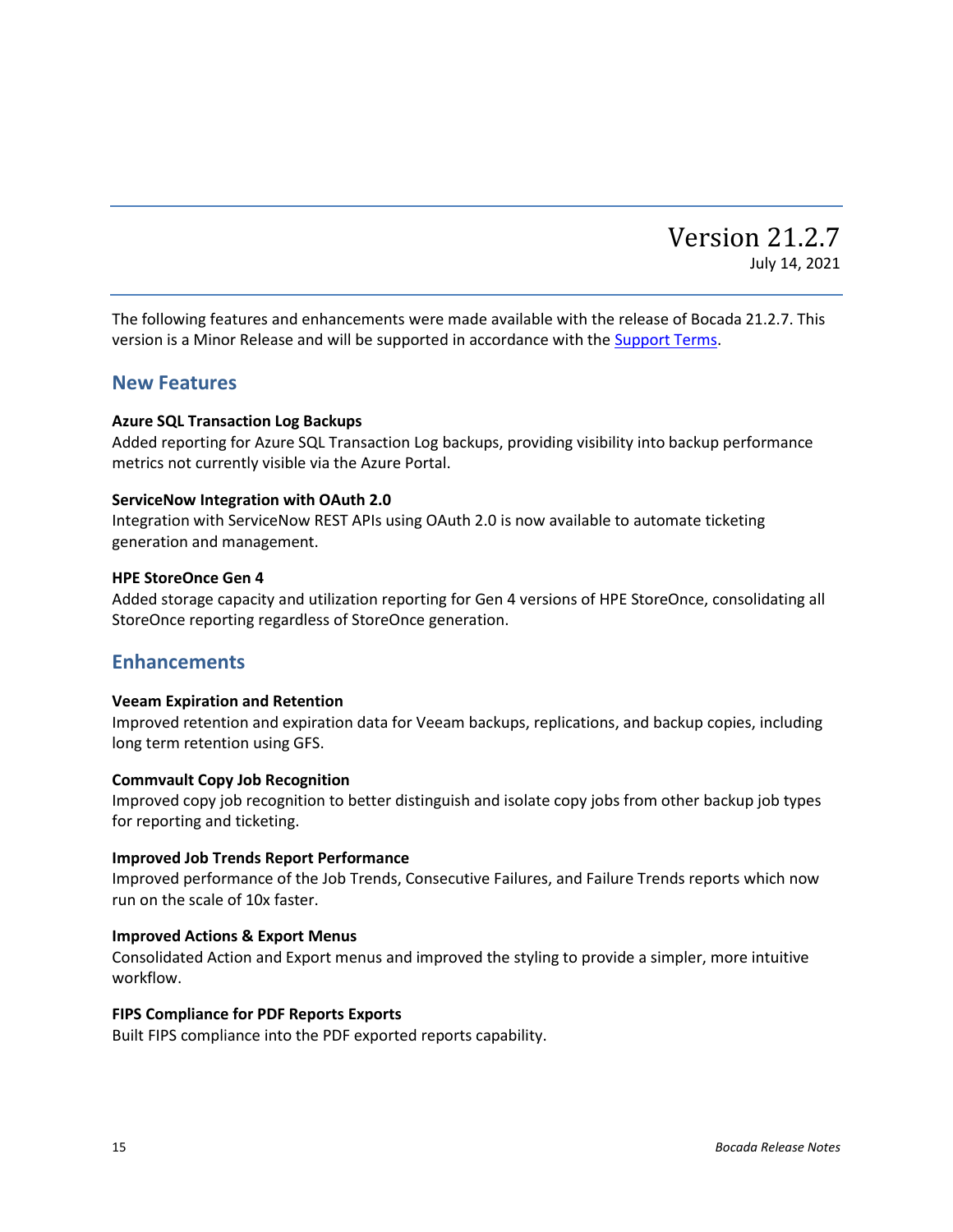<span id="page-15-0"></span>The following features and enhancements were made available with the release of Bocada 21.2.6. This version is a Minor Release and will be supported in accordance with the [Support Terms.](http://www.bocada.com/support-terms)

### **New Features**

### **NetApp SnapCenter**

Added reporting for NetApp SnapCenter backups of resources including database instances, Microsoft SQL Server availability groups, Oracle databases, Oracle RAC databases, Windows file systems, a group of custom applications, VMs, and datastores.

### **Azure Active Directory**

Added support for running Bocada and communicating with Azure SQL databases with Azure Active Directory (AAD) users.

### **Enhancements**

### **Email Support for Mimecast or any SMTP using STARTTLS**

Added checkbox option in Bocada email configuration settings to use STARTTLS email protocol. Note that STARTTLS is not compatible with FIPS. SSL or default connectivity should be used instead.

### **Alerts & Ticketing**

Updated alerting and ticketing to allow more precise, targeted criteria to trigger ticket generation. For example, tickets can now be generated based on specific error codes or messages in addition to existing criteria like consecutive failed attempts, groups or resources, or job types.

### **Charting Export & Email**

Updated the chart export and email functionality to ensure that charts preserve their improved look and feel when being distributed outside of the Bocada application.

### **NetBackup**

Added support for NetBackup 8.3.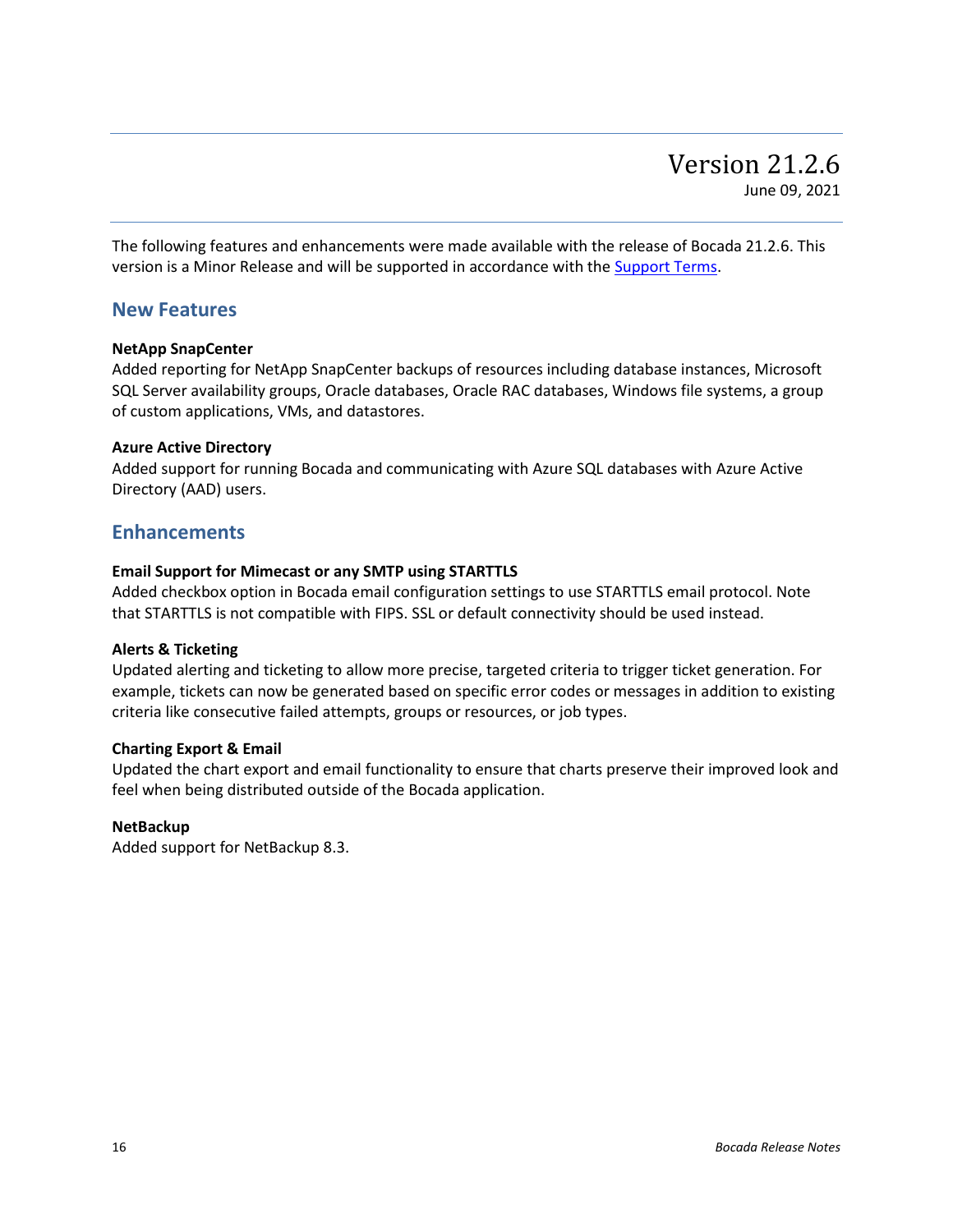<span id="page-16-0"></span>The following features and enhancements were made available with the release of Bocada 21.2.5. This version is a Minor Release and will be supported in accordance with the [Support Terms.](http://www.bocada.com/support-terms)

### **New Features**

### **Azure SQL PaaS Database Reporting**

Added reporting for backups of SQL PaaS Azure including Azure SQL Database and Azure Managed Instance Databases.

### **Specialized Encryption**

Added the ability to use a specific encryption key for all passwords stored within the Bocada database. The key used can be changed at any time, at which all passwords will be re-encrypted.

### **Enhancements**

### **Acronis Cyber Cloud**

Automated Acronis Cyber Cloud tenant discovery and creation within the Bocada Application. This new feature identifies all MSP tenants withing the Acronis account and mirrors the existing tenant infrastructure within the Bocada application to streamline customer reporting.

### **NetBackup - IPV6**

Added support for data collection with NetBackup configured for IPV6.

### **Executive Summary**

*Target Days* column added that sums the number of targets that ran on each of the days over the time.

### **Performance**

Improved speed and performance throughout the Bocada application.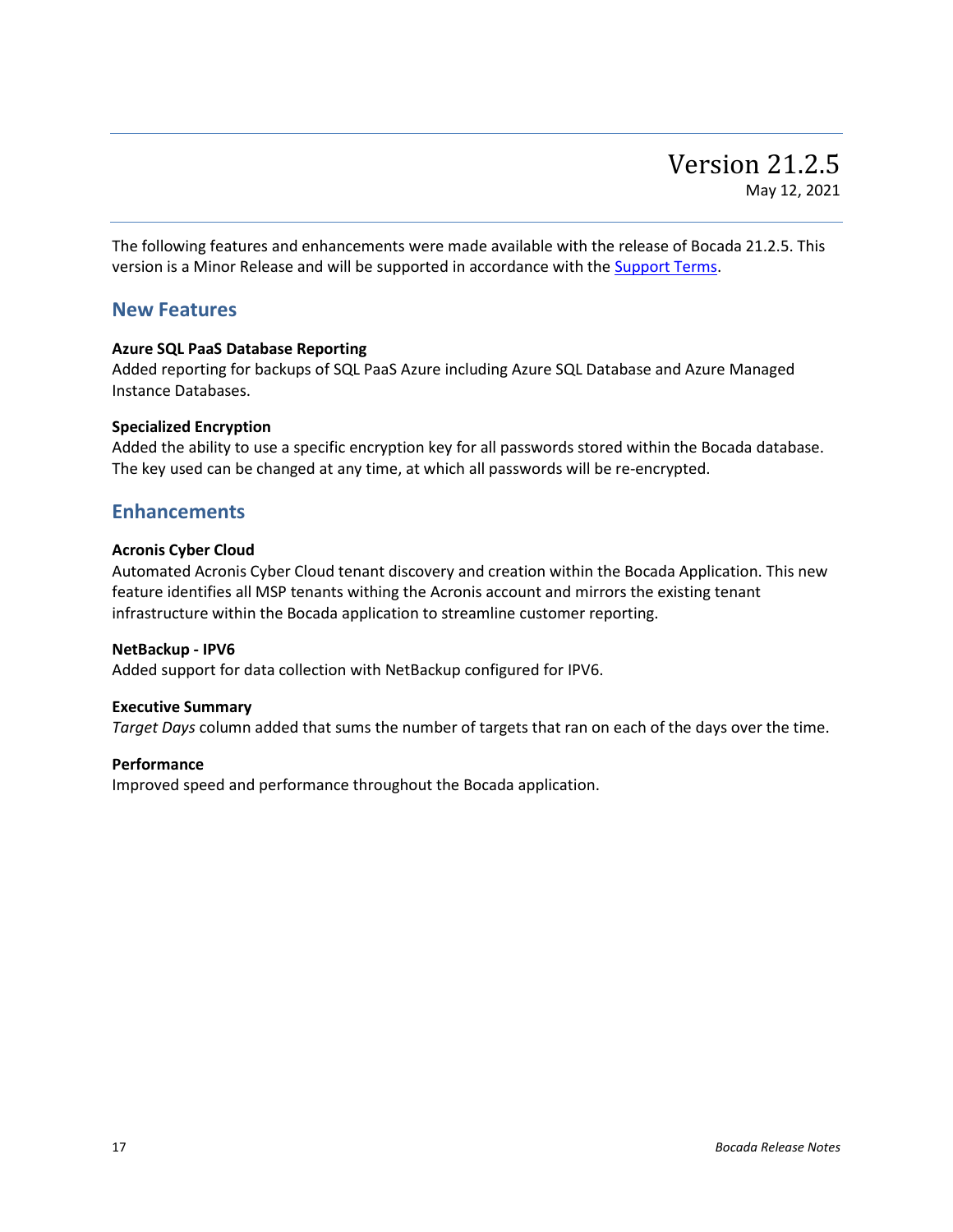<span id="page-17-0"></span>The following features and enhancements were made available with the release of Bocada 21.2.4. This version is a Major Release and will be supported in accordance with th[e Support Terms.](http://www.bocada.com/support-terms)

### **New Features**

### **BMC Helix (Remedy) Ticketing Integration**

Added functionality to use criteria-based rules to automate Helix ticket creation. Tickets are dynamically updated if multiple failures occur in the same object, eliminating redundant tickets. The Incident History Report can also be used to identify ticket status and any changes made to tickets in Helix, including assignment, state, urgency, severity, resolution, and other attributes.

### **Enhancements**

### **NetBackup Auto Image Replication (AIR)**

Improved identification and categorization of NetBackup (AIR) jobs so replications can better be identified and tracked through the lifecycle of the data.

### **Veeam Service Provider Console (VSPC)**

Improved byte count details for each VM backup including VM size, bytes backed up as well as compression and deduplication statistics when data is available in VSPC for the restore points.

### **Veeam Backup & Replication**

Implemented various improvements to data and reporting, including:

- Added data to track Veeam backup retentions and expirations
- Updated the Veeam plugin to better support changes made in Veeam 11

### **Commvault Reporting**

Implemented various improvements to data and reporting, including:

- Added "Agent Type" to the Bocada job group field
- Added data to the Bocada job group field where previously it was blank, including Agent Type, policy, and other information about the backup job.
- Improved VM identification for Hypervisor backups
- Added information about SQL Transaction Log backups to the Bocada level field

### **Cohesity Reporting**

Implemented various improvements to data and reporting, including:

- Added support for collection against Cohesity nodes running in Azure Cloud
- Improved error mapping to specific error codes within Bocada so selective errors can be ignored or amplified
- Improved reporting of Cloud Archive jobs in the Bocada level field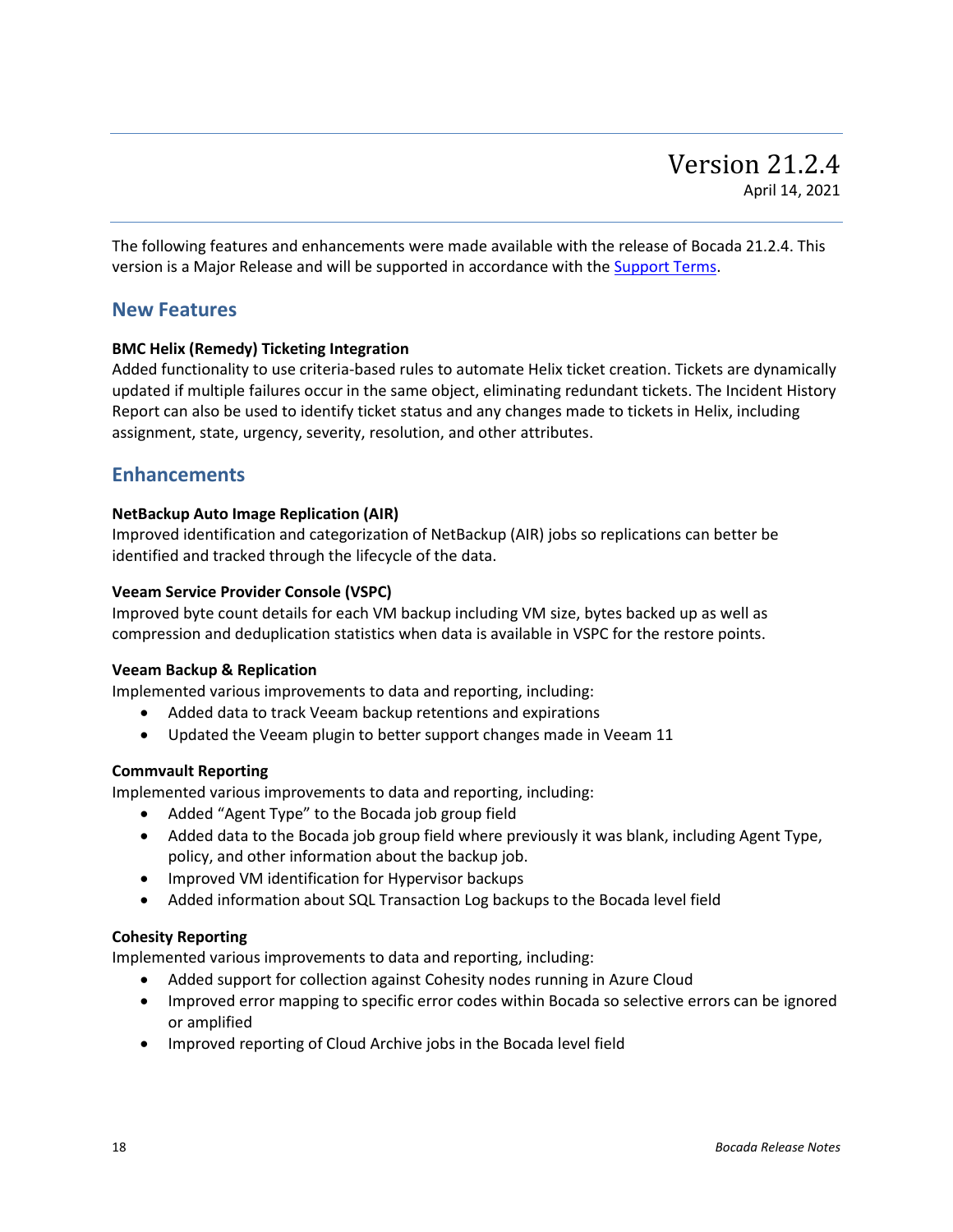<span id="page-18-0"></span>The following features and enhancements were made available with the release of Bocada 21.1.3. This version is a Minor Release and will be supported in accordance with the [Support Terms.](http://www.bocada.com/support-terms)

### **New Features**

### **Zerto**

Added Zerto replication data collection and reporting. This includes historical success and failure performance metrics.

### **CMDB Ingest and Asset**

Users can now query and ingest data from any CMDB inventory list or system with an ODBC connection, allowing for queries from simple CSV files to complex cloud ITSM systems. The inventoried data is then automatically compared against backup data in Bocada to highlight:

- Data for clients found in the CMDB but not reported in Bocada, exposing unprotected resources.
- Data for clients reported in Bocada but not found in the CMDB, exposing potential gaps or holes in the CMDB.
- Data for clients found in both sources, enabling management, and tracking of data protection across enterprise environments.

### **AWS RDS**

Added support for running the Bocada database on AWS RDS for SQL server, increasing cloud deployment flexibility.

### **Azure SQL Managed Instance**

Added support for running the Bocada database on Azure SQL managed instances, increasing cloud deployment flexibility.

### **Enhancements**

### **Azure Backup**

Updated the Azure Cloud Recovery plugin to enter and collect data from the Azure subscription level rather than the Recovery Services Vault. This simplifies configuring data collection for Azure Backup and enhances the inventory data set used to identify Azure unprotected assets.

Details about the changes and behavior after upgrade to Bocada 21.1.3 can be found in the Bocada Knowledge Base[: https://bocada-support.force.com/s/article/Q-A-for-Azure-Cloud-Recovery-plugin](https://bocada-support.force.com/s/article/Q-A-for-Azure-Cloud-Recovery-plugin-change-on-Bocada-21-1-3-and-later-versions)[change-on-Bocada-21-1-3-and-later-versions](https://bocada-support.force.com/s/article/Q-A-for-Azure-Cloud-Recovery-plugin-change-on-Bocada-21-1-3-and-later-versions)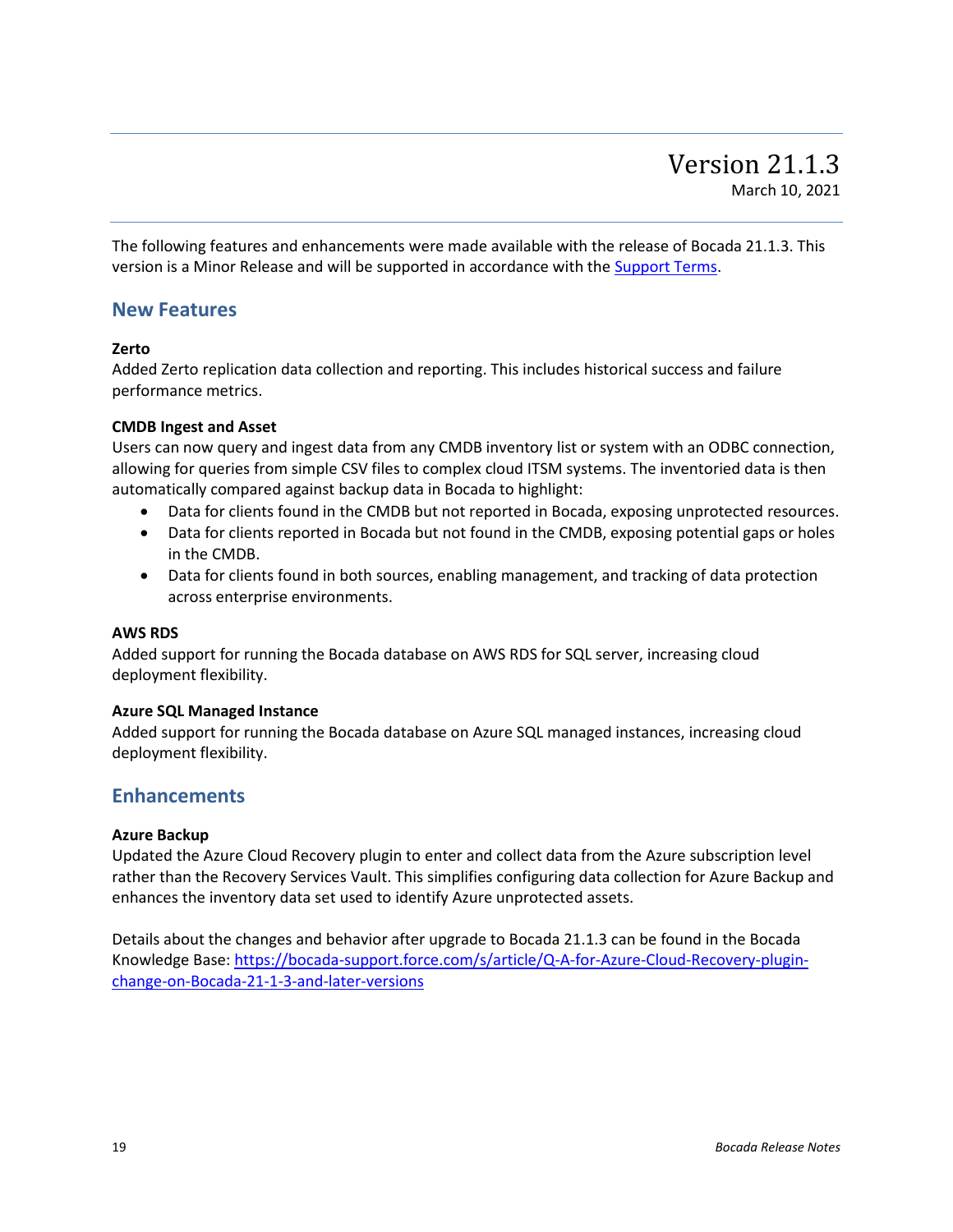### **Custom SQL Report Criteria**

Added '\$' variable support to simplify using criteria with Custom SQL reports. For example, to include the Backup Server criterion in a Bocada Custom SQL report:

```
SELECT * FROM servers
WHERE serverfqname in ($Servers)
```
### **Backup Trends Details**

Added metrics of total change in data backed up over an entire date range to augment the change per time unit (day, week, or month).

### **Storage Trends Details**

Added summary of change in data usage over the entire report date range to augment the change per time unit (day, week, or month).

### **User Experience Improvements**

All Bocada reports now feature the action panel in the center of their Bocada dashboard. Further, all action icons are now fully updated.

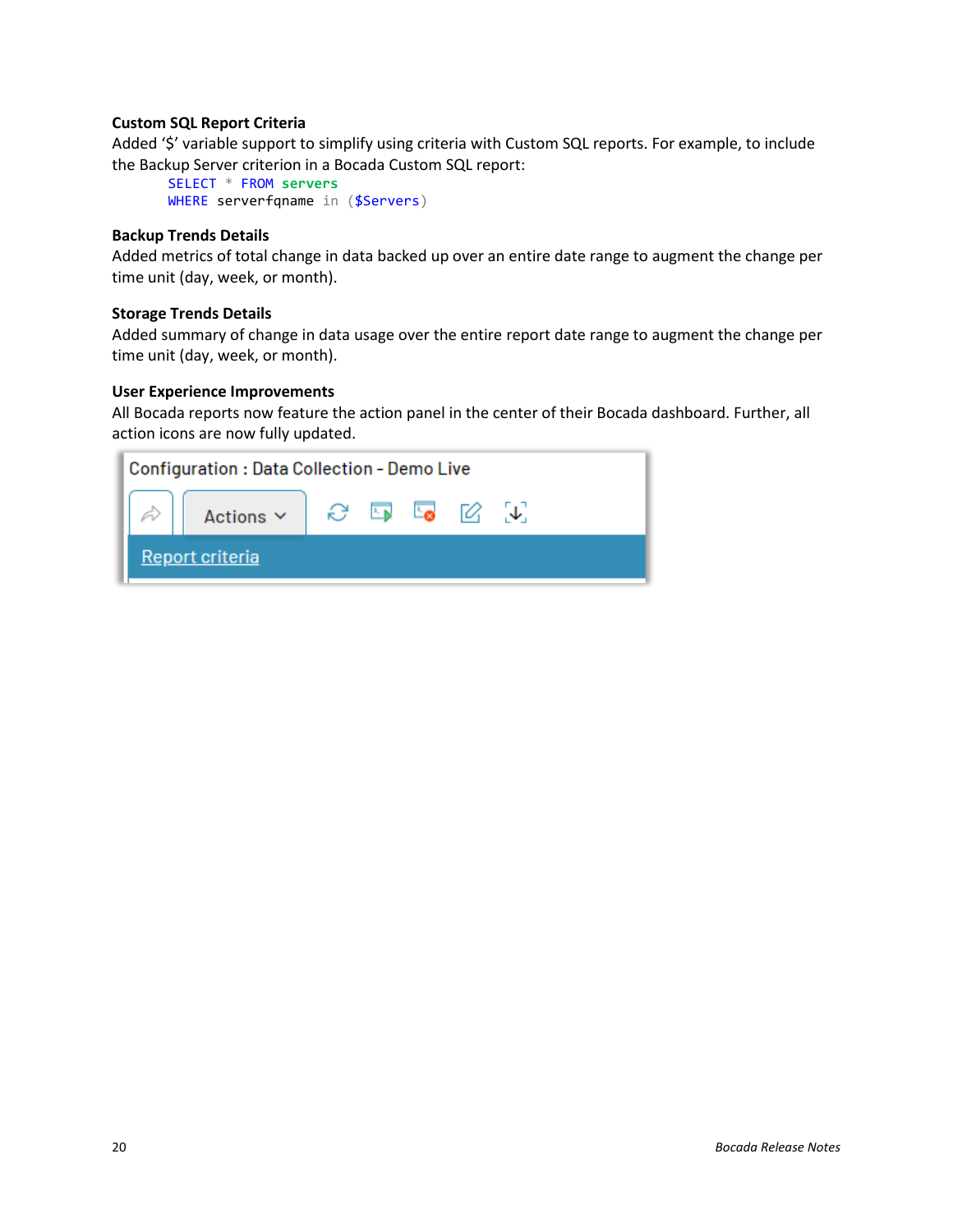<span id="page-20-0"></span>The following features and enhancements were made available with the release of Bocada 21.1.2. This version is a Minor Release and will be supported in accordance with the **Support Terms**.

### **New Features**

### **ConnectWise Ticketing Integration**

Added functionality to use criteria-based rules to automate ConnectWise ticket creation. Tickets are dynamically updated if multiple failures occur in the same object, eliminating redundant tickets. The Incident History Report can also be used to identify ticket status and any changes made to tickets in ConnectWise, including assignment, state, urgency, severity, resolution, and other attributes.

### **Acronis Cyber Cloud**

Added data collection and reporting for Acronis Cyber Cloud, a tool used by Managed Service Providers (MSPs) to manage backups for their end customers.

### **Enhancements**

### **Backup Trends Details**

Added change in data backed up by the day, week, or month depending on date grouping selected.

### **Storage Trends Details**

Added change in data usage by the day, week, or month depending on date grouping selected.

### **Backup Clients Criteria**

Improved performance to reduce loading time for report criteria and advanced criteria controls.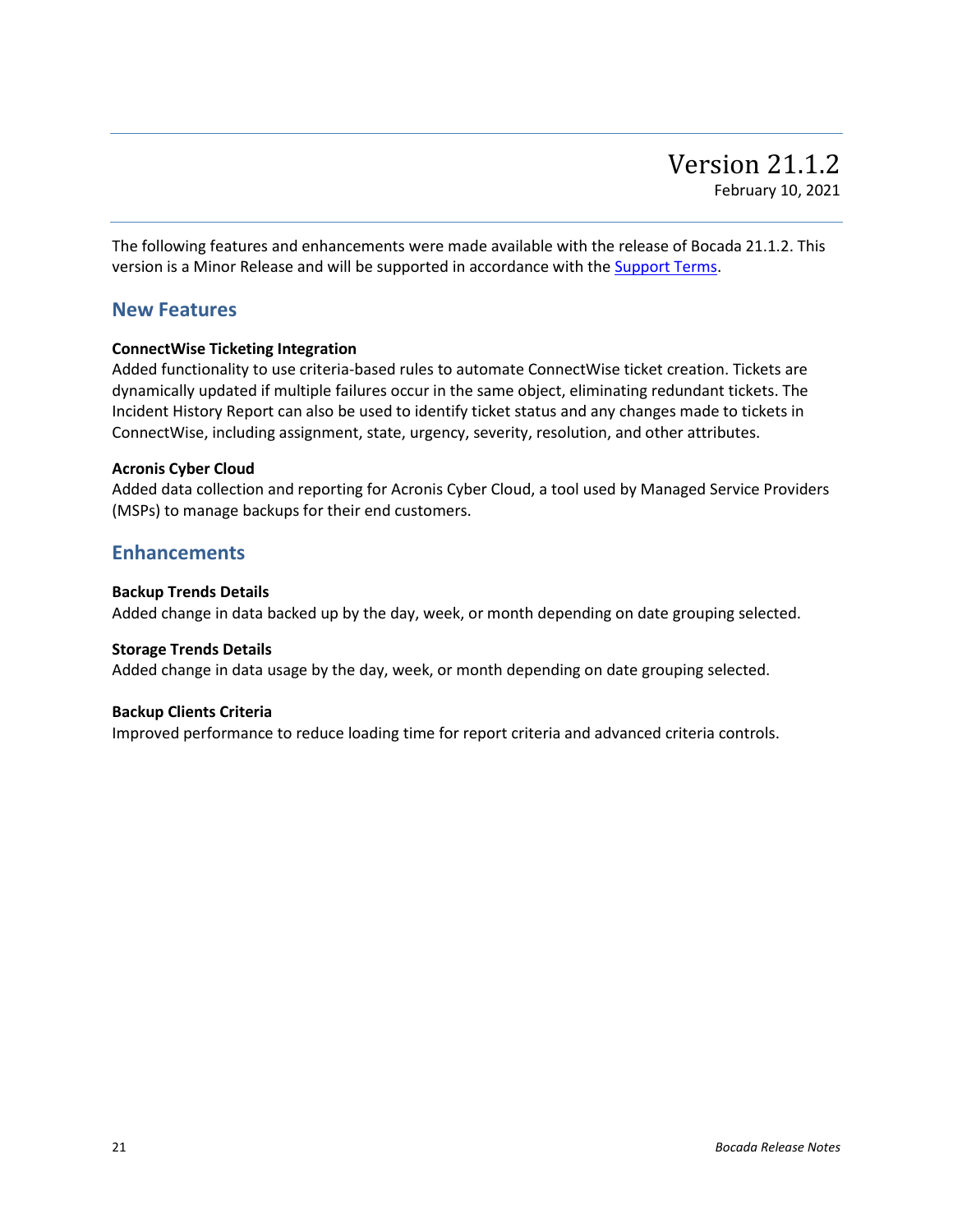<span id="page-21-0"></span>The following features and enhancements were made available with the release of Bocada 21.1.1. This version is a Major Release and will be supported in accordance with the **Support Terms**.

### **New Features**

### **Veeam Service Provider Console**

Added data collection and reporting for Veeam Service Provider Console (VSPC), a tool used by Managed Service Providers (MSPs) to manage Veeam backups for their end customers. When adding a Veeam Service Provider Console to Bocada, an MSP can enable automated, centralized backup reporting and monitoring at the customer level, mirroring the existing tenant infrastructure.

### **Jira Ticketing Integration**

Added functionality to use criteria-based rules to automate Jira ticket creation. Incidents are dynamically updated if multiple failures occur in the same object, eliminating redundant tickets. The Incident History Report can also be used to identify ticket status and any changes made to tickets in Jira, including assignment, state, urgency, severity, resolution, and other attributes.

### **Enhancements**

### **Improved Dynamic Charting**

Improved charting look and feel, as well as usability, with increased interactivity. This release includes improved charting for not yet updated reports, including Storage Trends, all Data Domain reports (Utilization, Utilization Trends, and MTree Trends), all StoreOnce reports, and the Dashboard.

### **Criteria Builder**

Continued user experience improvements by rolling out the new criteria builder across the Job Trends, Consecutive Failure, and Failure Trends reports.

### **Veeam Backup & Replication**

Added capability to capture additional backup and restore job types such as Guest File Restores.

### **Commvault**

Added specific categorization for index restore jobs to allow for exclusion, if desired.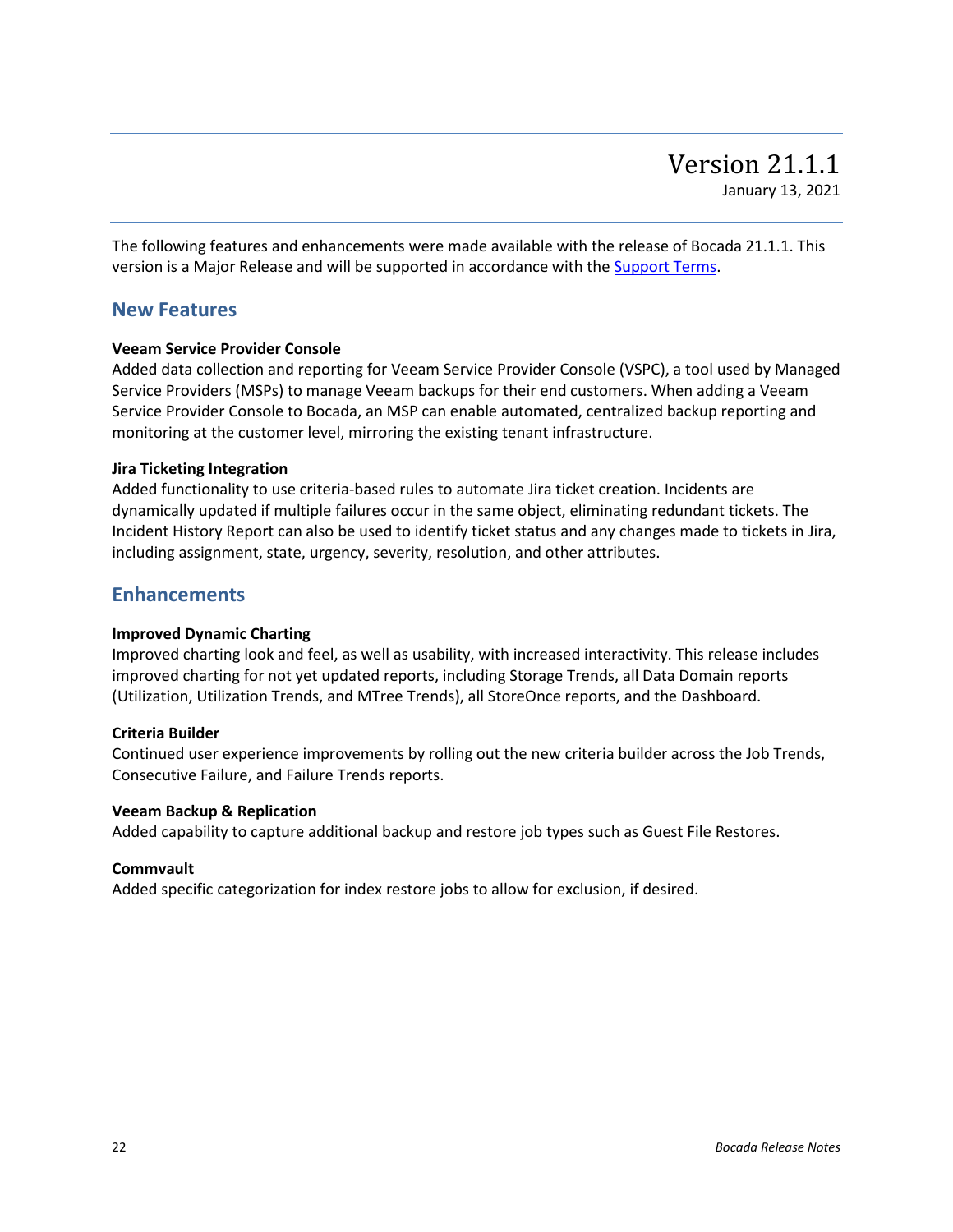<span id="page-22-0"></span>The following features and enhancements were made available with the release of Bocada 20.3.12. This version is a Minor Release and will be supported in accordance with the [Support Terms.](http://www.bocada.com/support-terms)

### **New Features**

### **Micro Focus Service Manager Ticketing Integration**

Added functionality to generate incidents in Service Manager using criteria-based automation. Incidents are dynamically updated if multiple failures occur in the same object, removing the need for multiple tickets. The Incident History report can also be used to identify ticket status and any changes made to tickets in Server Manager, including assignment, state, urgency, severity, resolution, and other attributes.

#### **Data Domain Appliance Utilization**

Added a bar chart to highlight Data Domain storage usage including total capacity and utilization for each specified appliance, including a drill-down with details such as percent used and cleanable space.



Data Domain Appliance Utilization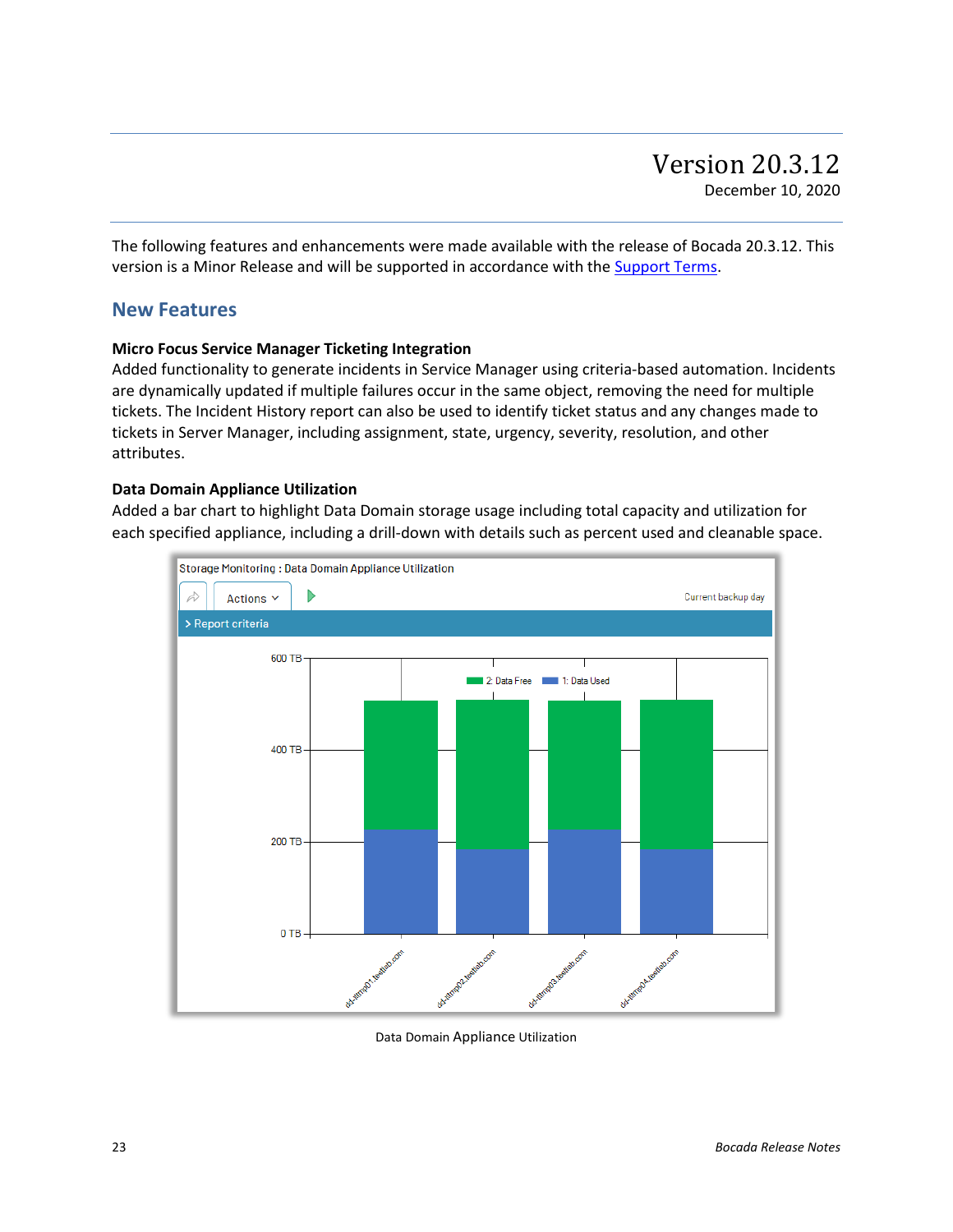| Storage Monitoring: Data Domain Appliance Utilization Tabular<br>À<br>Actions $\vee$ |           |       |                          |               |           |           |                |
|--------------------------------------------------------------------------------------|-----------|-------|--------------------------|---------------|-----------|-----------|----------------|
| > Report criteria                                                                    |           |       |                          |               |           |           |                |
| Appliance                                                                            | Pct. User |       | Pct. Free Pct. Cleanable | Capacity (TB) | Used (TB) | Free (TB) | Cleanable (TB) |
| dd-tltmp03.testlab.com (11/22/2020)                                                  | 44.69     | 55.31 | 3.56                     | 507.4966      | 226,7970  | 280.6996  | 18.0696        |
| dd-tltmp01.testlab.com (11/22/2020)                                                  | 44.68     | 55.32 | 3.52                     | 507.3341      | 226,7015  | 280,6326  | 17,8478        |
| dd-tltmp02.testlab.com(11/22/2020)                                                   | 36.21     | 63.79 | 2.85                     | 507.9202      | 183.9392  | 323,9811  | 14.4776        |
| dd-tltmp04.testlab.com (11/22/2020)                                                  | 36.19     | 63.81 | 2.88                     | 507,9202      | 183.8352  | 324.0851  | 14.6330        |

Data Domain Utilization Details

## **Enhancements**

### **Improved Dynamic Charting**

Greatly improved look and feel of reports that use charts as well as added increased interactivity. This release contains new charts for Backup Activity related reporting including Backup Health, Backup Health Trends, Backup Trends, Backup Duration Trends and Restore Health. More charts throughout the platform will be updated in subsequent releases.



Backup Trends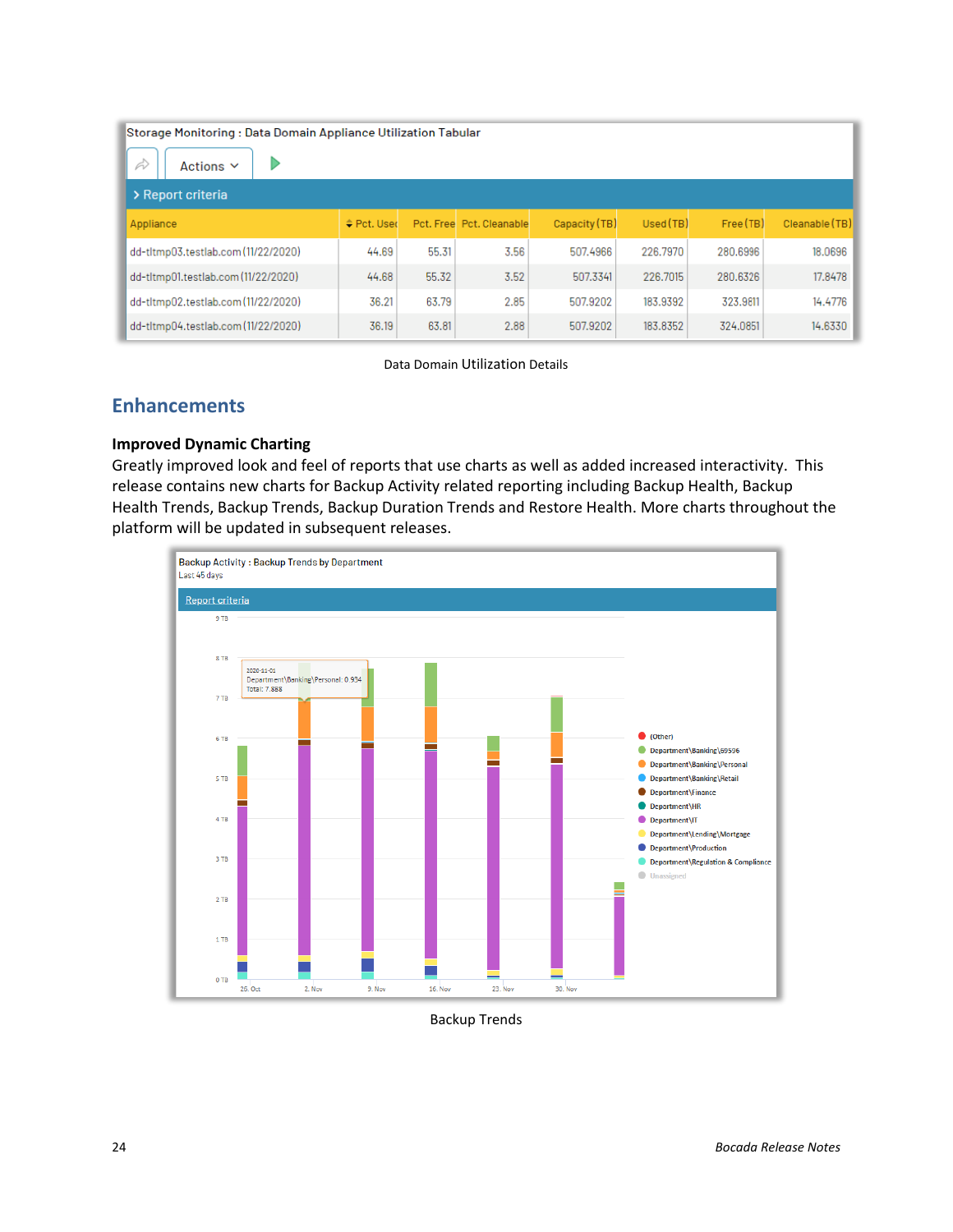

Backup Health Trends



Backup Health

## **Backup Client Classification for Endpoints**

Added the ability to identify clients as endpoints.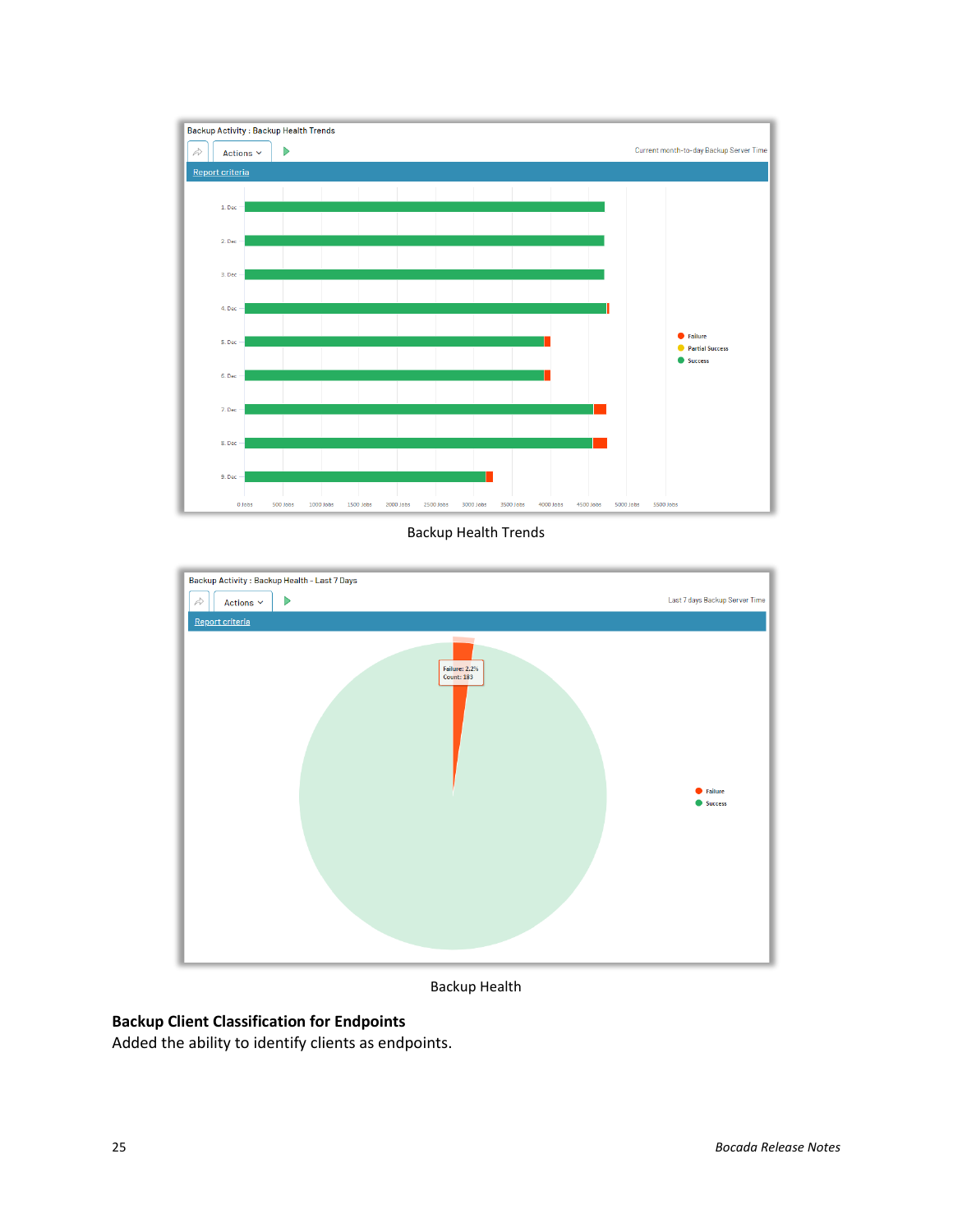### **ServiceNow Incidents Column Added to Reports**

A column has been added to several reports that shows ServiceNow identifiers in plain text format. This allows exported report to show the TT Number and/or the TT Link.

## Version 20.3.11 November 19, 2020

<span id="page-25-0"></span>The following features and enhancements were made available with the release of Bocada 20.3.11. This version is a Minor Release and will be supported in accordance with the [Support Terms.](http://www.bocada.com/support-terms)

### **New Features**

### **Dynamic Report Distribution (Email Blocs)**

Added ability to send a single report to multiple audiences with content customized by audience. By inserting a dynamic module or "email bloc" within the report, senders can leverage a single report configuration. Each email bloc is set to show information that is only relevant to users or audiences assigned to unique zones (e.g., MSP customer, geography, application, business unit, etc.). Upon sending the report, recipients will receive a report featuring data associated only with their zone.

Email blocs streamlines the report creation and configuration process, enabling the development of a single report template that can be leveraged across users, independent of their permissions access.

### **Enhancements**

### **Exported and Emailed Reports**

Improved look and feel of inline and attached HTML exports.

### **AWS and Azure Protection Analysis Reports**

Added columns for "Last Inventoried Days" and "Days Unprotected" to help filter out resources that are no longer present in AWS or Azure and better identify and highlight active, unprotected cloud resources.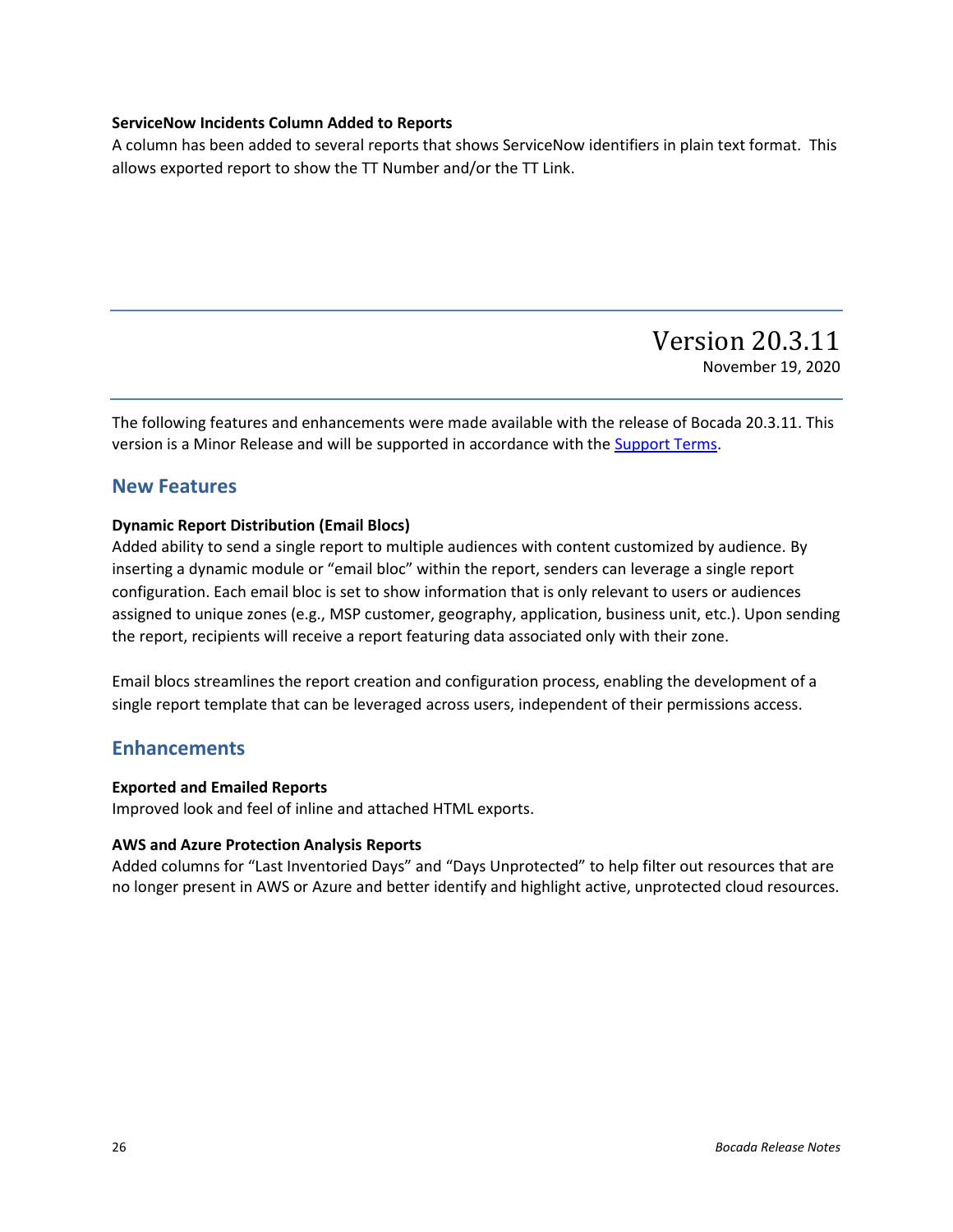<span id="page-26-0"></span>The following features and enhancements were made available with the release of Bocada 20.3.10. This version is a Major Release and will be supported in accordance with th[e Support Terms.](http://www.bocada.com/support-terms)

### **New Features**

### **Veeam for Office 365 Reporting**

Added reporting for Veeam for Office 365 backups including data about the Office 365 Organization, users, and their resources (mailbox, OneDrive, and site), and media destination type.

### **Enhancements**

#### **User Experience Improvements**

Updated report action icons and placement for Job Activity, Backup Failures, Restore Activity, Byte Variance, the Saved Reports view, and several other reports.

### Backup Activity: Backup Job Activity - Default



#### **Druva Phoenix**

Improved Druva Phoenix reporting to collect and report on additional data points including specific error codes, messages, description, and solution steps recommended by Druva.

### **NetWorker Backup Data Collection**

Enhanced data collection process to better support large scale NetWorker server implementations.

### **Scheduled Actions**

Added ability to manually run scheduled Bocada actions on demand to verify configuration of automated processes such as newly created backup failure alerts.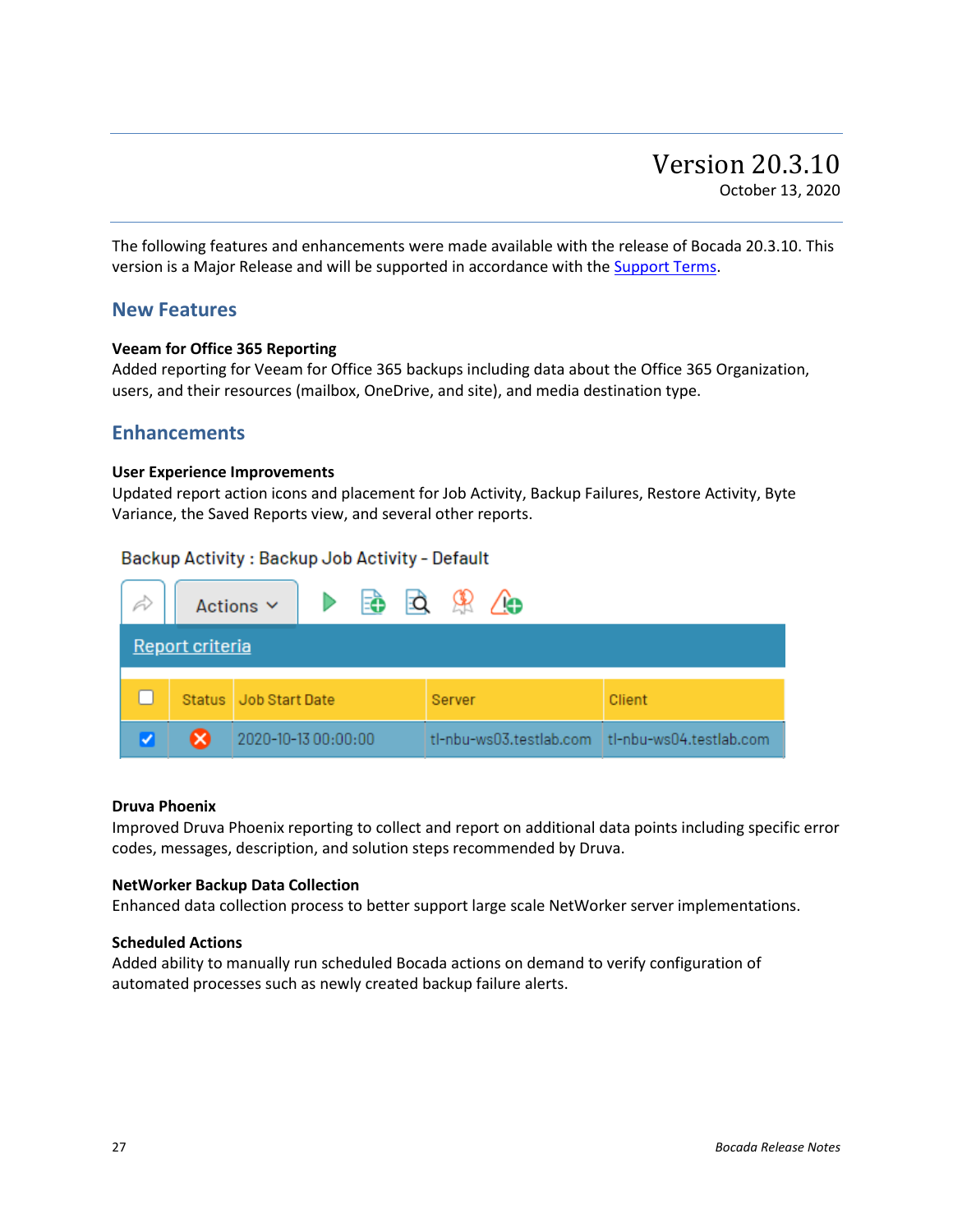# Version 20.2.9

September 10, 2020

<span id="page-27-0"></span>The following features and enhancements were made available with the release of Bocada 20.2.9. This version is a Minor Release and will be supported in accordance with the [Support Terms.](http://www.bocada.com/support-terms)

### **New Features**

### **Druva inSync Endpoint Reporting**

Added reporting for Druva inSync endpoint backups, including user devices, Gmail, Google Drive, Exchange Online and OneDrive.

### **Enhancements**

#### **User Experience Improvements**

Updated the look and feel for the server properties dialog box when adding or editing backup server properties.

| <b>Servers</b><br><b>Schedules</b><br>Updates<br><b>Settings</b> |                                            |
|------------------------------------------------------------------|--------------------------------------------|
| Servers name to add:                                             | Server                                     |
| Product for these servers:                                       | Veeam                                      |
| <b>Configure Server Properties</b>                               |                                            |
| <b>SOL Server Name</b>                                           | default                                    |
| SOL Instance                                                     | <b>VFFAM</b>                               |
| SOL Database                                                     | veeambackup                                |
| Database Authentication                                          | SOL<br>◡                                   |
| <b>User Name</b>                                                 |                                            |
| Password                                                         |                                            |
| Time Zone                                                        | (GMT) Greenwich Mean Time : Dublin, Edin v |
| <b>Show Advanced Properties</b>                                  |                                            |

### **Druva Phoenix**

Improved Druva Phoenix reporting to collect and report on additional data points including byte counts and file counts.

#### **Bocada Application Server**

Added support for running multiple Bocada Application Servers in parallel on a single Bocada database.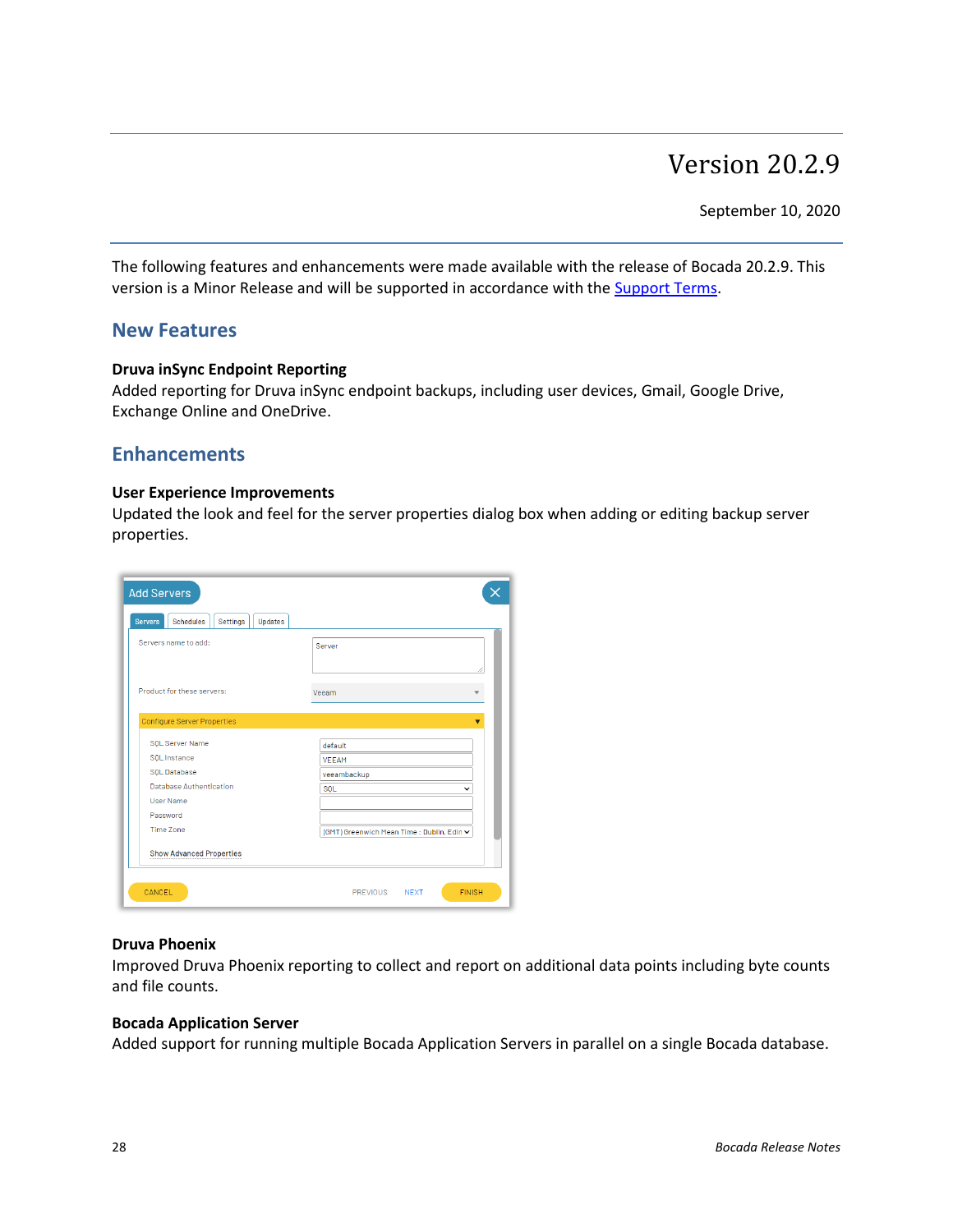<span id="page-28-0"></span>The following features and enhancements were made available with the release of Bocada 20.2.8. This version is a Minor Release and will be supported in accordance with the [Support Terms.](http://www.bocada.com/support-terms)

### **New Features**

### **HPE StoreOnce Reporting**

Added storage capacity and utilization reporting for StoreOnce appliances including support for Gen3 single and multi-node devices.

### **Enhancements**

### **CMDB Functionality**

Added ability to manually map CMDB clients that have backups to Bocada clients. Added capability to mark specific clients as "disregarded" so they do not appear in reports when they are known exceptions.

### **Enhancements to Icon Mouseovers**

Enhanced job details available in backup status icon mouseovers, including byte count, number of represented jobs, and any associated job errors.

### **Executive Summary Report**

Added the ability to filter by Backup Product in the report criteria.

### **Installer/upgrade**

Removed unnecessary warning prompt (e.g., Cancel, Retry, or Ignore) to streamline the process.

### **Improved Application Performance**

Streamlined SQL report queries, SQL processes, and automated reporting schedules, reducing stress on the system and improving overall application performance.

### **Job Trends, Consecutive Failures, & Failure Trends**

Added the ability to assign a custom backup status icon to a set of backup errors. Allows for differentiation from Bocada's default red, yellow, and green standards. The default custom icon's color is blue.

### **Time Zones**

Converted date and time data to the Global Reporting Time Zone to clarify the date and time at which events occurred in the Rules Audit and Incident History (e.g., ticketing) reports.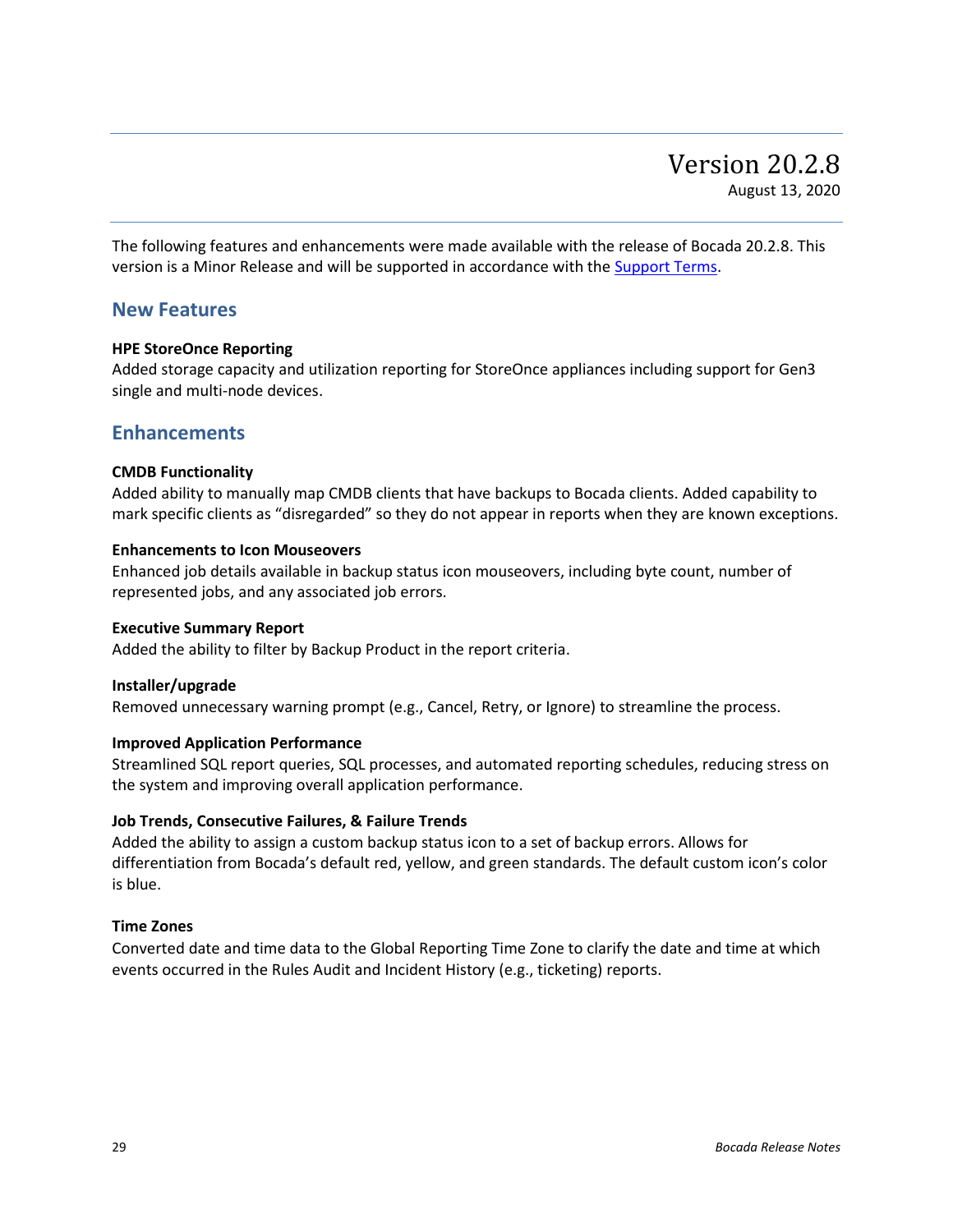<span id="page-29-0"></span>The following features and enhancements were made available with the release of Bocada 20.2.7. This version is a Minor Release and will be supported in accordance with the **Support Terms**.

### **New Features & Enhancements**

### **Azure Cloud Data Collection**

Added a new method to collect data from Azure Cloud tenants that:

- Streamlines configuration, leveraging Resource Groups and Recovery Services Vaults rather than Storage Accounts
- Adds reporting for Azure Storage Backups (Azure File share)
- Enhances job message detail
- Enhances visibility into job type
- Adds visibility into "Files and Folders" protected to cloud from on-prem Azure Backup Server (MABS)

#### **Asset Protection Reports**

AWS, Azure, and VMware Protection Analysis reports have been split into three distinct reports to segment *Unprotected*, *Protected*, and *All* assets, enabling one-click identification of protected versus unprotected resources.

### **VMware VM Mapping for Inventory Protection Analysis**

Improved the matching algorithm to identify protected / unprotected VMware inventory.

### **Data Collection Alerting**

Released option to be alerted only when collection has failed *and* data has not been collected, accounting for cases where failure may be expected to reduce failure noise.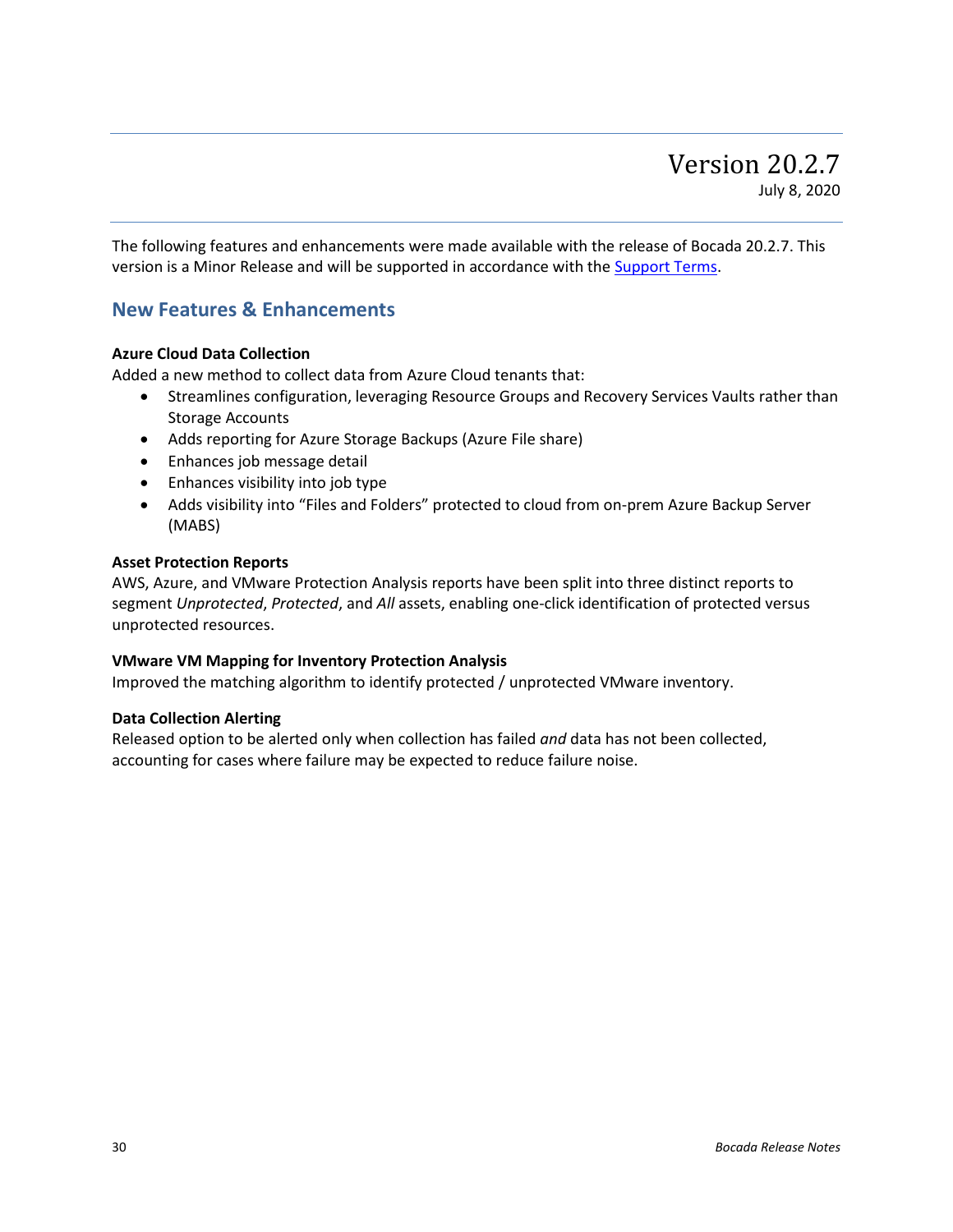<span id="page-30-0"></span>The following features and enhancements were made available with the release of Bocada 20.2.6. This version is a Minor Release and will be supported in accordance with the [Support Terms.](http://www.bocada.com/support-terms)

### **New Features & Enhancements**

#### **ServiceNow Incident Integration**

Added capability to include backup job information in the *Work Notes* section of incidents created and updated by Bocada. Any Bocada data associated with the failure can be included, including policy, schedule, backup level, job duration, job group, backup job ID, and more.

#### **Backup Activity Reports**

For Bocada-generated service tickets pushed to ITSM tools, a link will be assigned to the listed backup failure within Bocada to take users directly to the ticket within the system, optimizing ticket management.

#### **CMDB Inventory Assessment**

Added new columns to the CMDB Inventory Assessment Reports, including customer/account and secondary CI names, to pull and display incremental data from CMDBs. Additionally, existing report column names were improved for greater clarity.

#### **Executive Summary Report**

New columns have been added to the Executive Summary report including file count and count of total jobs during the specified time range.

#### **AWS Snapshot Report**

Added a summation of the *Capacity* column to show relative usage by AWS VM Instance or Region.

#### **Data Protector**

Added information to restore jobs, including byte count and restored file details.

#### **Azure Cloud Storage**

Improved the accuracy of the Storage Clients report by detailing data allocated for Azure VM backups.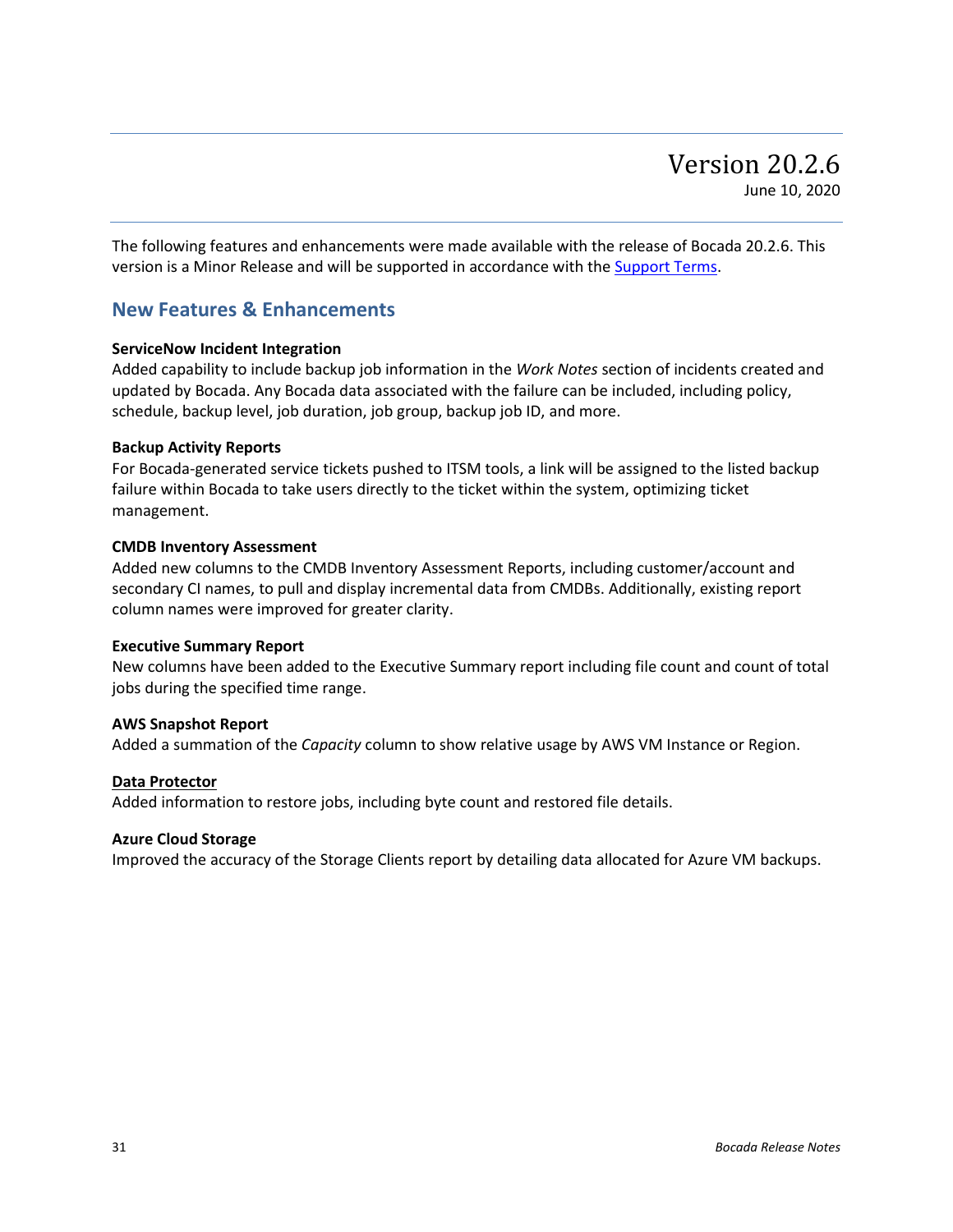<span id="page-31-0"></span>The following features and enhancements were made available with the release of Bocada 20.2.5. This version was a Major Release and will be supported in accordance with the [Support Terms.](http://www.bocada.com/support-terms)

### **New Features**

### **Azure Protection Analysis Report**

Added new report to highlight the entire Azure VM inventory, with and without recent snapshot protection, automating the identification of potentially unprotected Azure resources.

### **AWS Backup: FSx**

Expanded reporting for AWS manual and automated snapshot protection to include Amazon FSx and storage utilization of FSx snapshots.

### **Enhancements**

### **ServiceNow Incident Integration**

Improved multiple aspects of the automated incident creation functionality and overall process visibility, including: the addition of enhanced incident data with standard Bocada reports, enhanced visibility of deleted incidents, and general improvements to the user experience.

### **CMDB Inventory Assessment**

Improved reporting to better distinguish between Bocada client data and CMDB CI (Configuration Item) data to identify data protection gaps more easily.

### **Data Protector**

Implemented various improvements, including data collection performance, failure detection, policy (Data Protector specification) information, and restore reporting.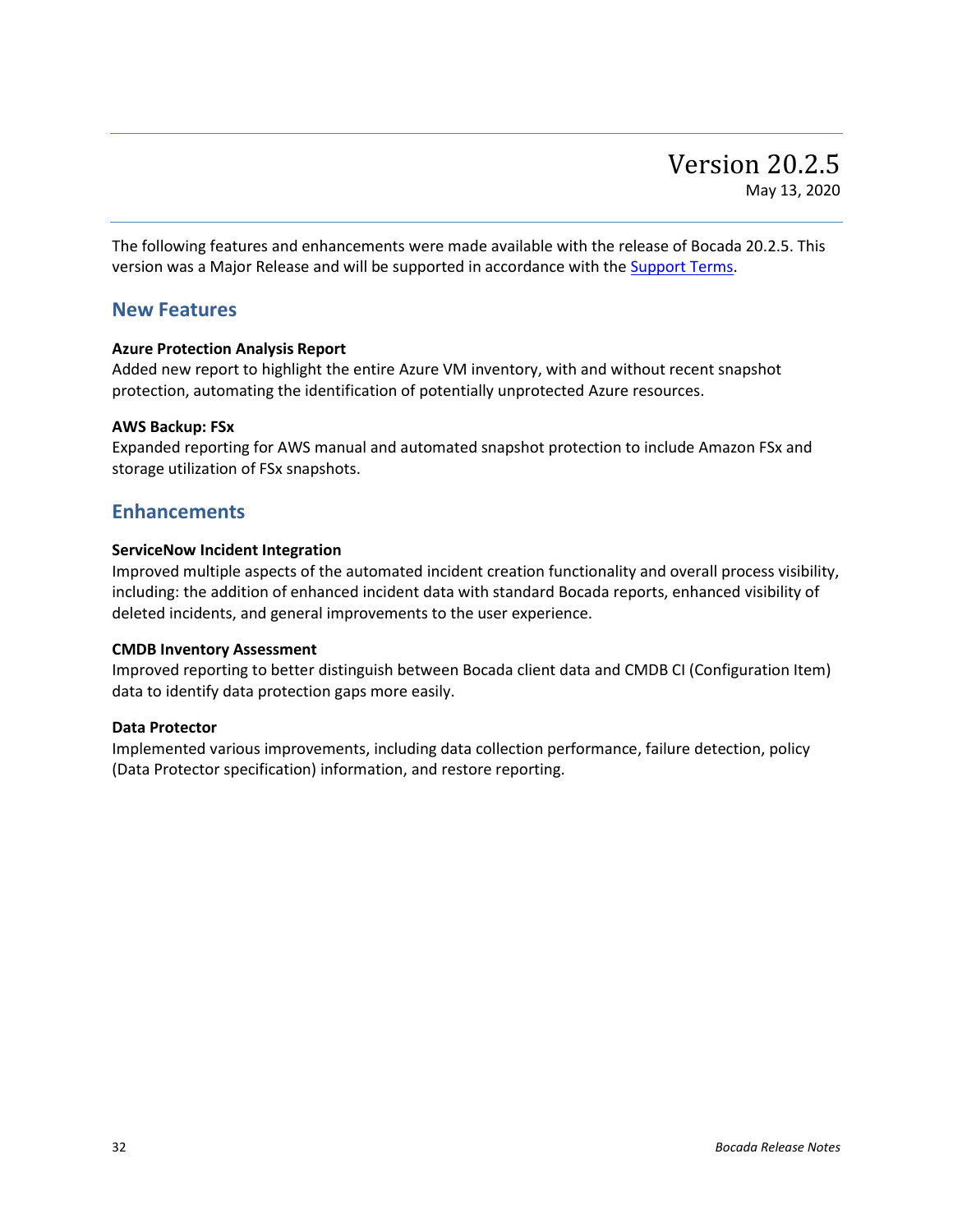<span id="page-32-0"></span>The following features and enhancements were made available with the release of Bocada 20.1.4. This version was a Minor Release and will be supported in accordance with th[e Support Terms.](http://www.bocada.com/support-terms)

### **New Features**

### **Executive Summary: Backup Server and Backup Client Level Reporting**

Expanded executive reporting options within the Executive Summary report by adding capability to show the high-level backup statistics at the backup server and backup client levels. This report previously only supported viewing data by zone.

### **AWS Protection Analysis Report**

Added new report to highlight the entire AWS inventory with and without recent snapshot protection, automating the identification of potentially unprotected AWS resources.

### **Microsoft SQL**

Added media destination for each database backup to data mining and reporting, available in the *Media Destination* field.

### **Enhancements**

### **AWS Backup**

Improved data collection and report visibility for easier EC2 Instance name and ID identification. Previously, name and ID were affixed to the client's name. The separation of these components allows for cleaner visibility.

### **Bytes Protected in Backup Reports**

Updated the reports to display an empty value for bytes Protected when the data is unknown. Previously, this was reported as a zero value for some backup products.

### **CMDB Reports Renamed**

Renamed the CMDB focused reports to better encapsulate what the data identifies.

| <b>Current Report Name</b> | <b>Report Description</b>                                                                     | <b>Previous Report Name</b> |
|----------------------------|-----------------------------------------------------------------------------------------------|-----------------------------|
| <b>Unprotected Assets</b>  | Identifies asset data from CMDB that is not<br>identified as protected in Bocada Reporting    | <b>CMDB Only</b>            |
| Non-Inventoried Assets     | Identifies where Bocada reporting data does not<br>match any assets within the CMDB inventory | Bocada Only                 |
| <b>Protected Assets</b>    | Identifies the overlap where CMDB assets<br>contain a backup within Bocada Reporting          | Bocada & CMDB<br>Overlap    |

### **Media Destination in Storage Reports**

Renamed *Media Device* to *Media Destination* for clarity of what the data represents.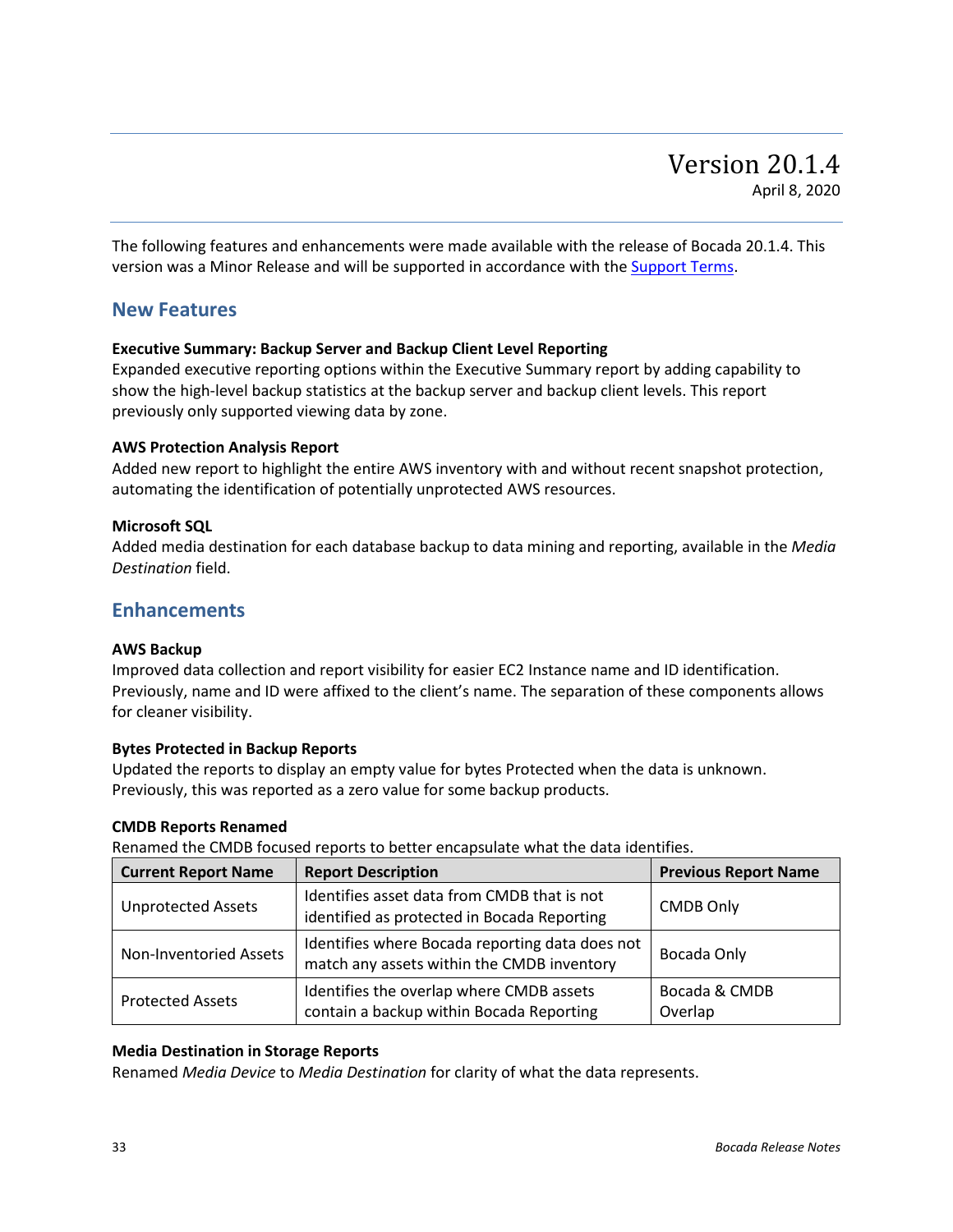### **Avamar**

Improved data and reporting by removing the generic string that Avamar appends to the end of client name for VM client replications.

### **Data Protector**

Improved data collection and job failure detection to prevent identification of certain messages as job failures when they were successful:

| <b>Error Message</b>                                                       | <b>Reason Successful</b>                        |
|----------------------------------------------------------------------------|-------------------------------------------------|
| Could not find related full backup of the object from incremental to full. | Full backup was not detected so backup switched |
| Clearing Archive flags is not applicable with<br>Volume Shadow Copy backup | Informational message                           |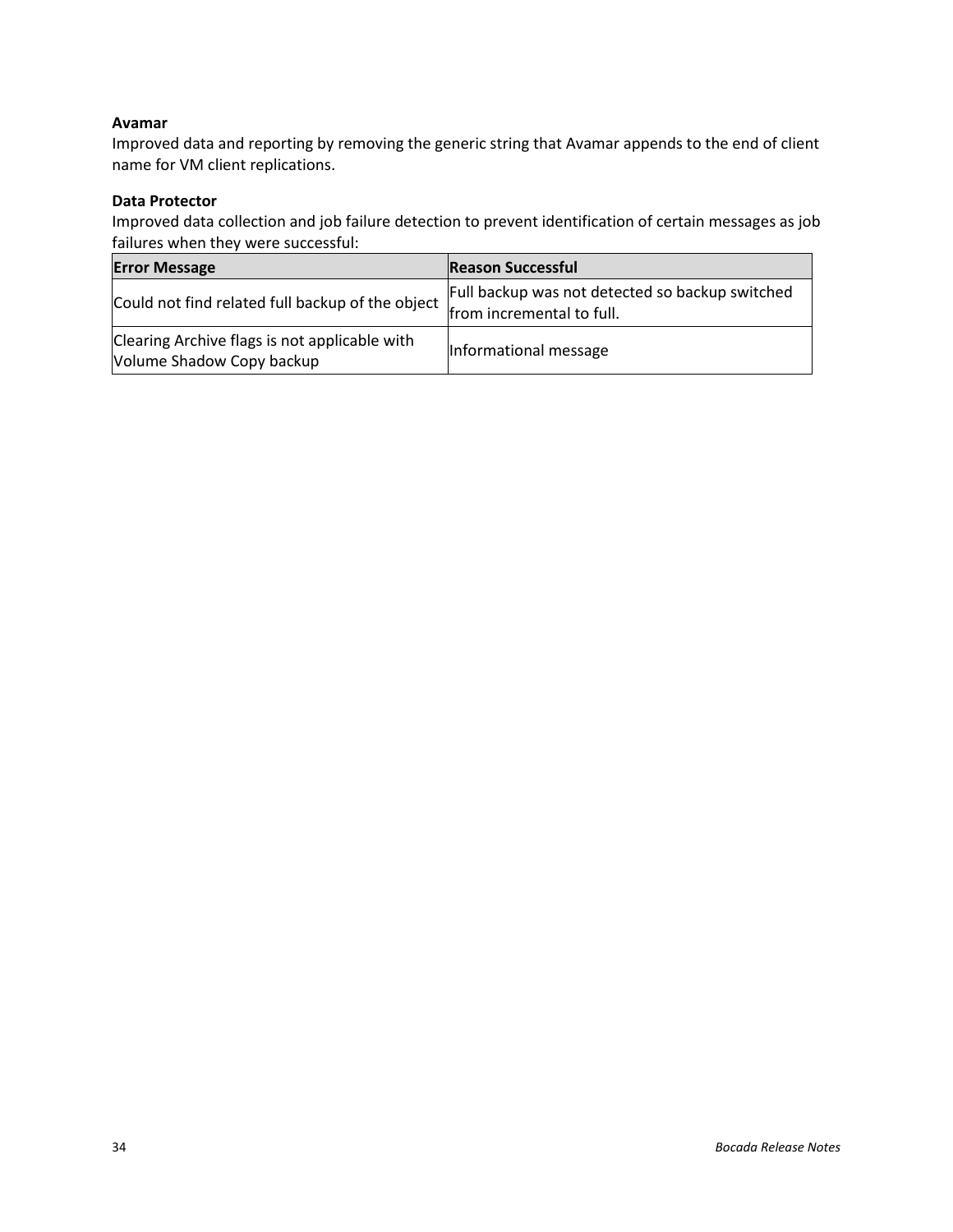<span id="page-34-0"></span>The following features and enhancements were made available with the release of Bocada 20.1.3. This version was a Minor Release and will be supported in accordance with th[e Support Terms.](http://www.bocada.com/support-terms)

### **New Features**

### **AWS Redshift Snapshot Reporting**

Expanded reporting for AWS manual and automated snapshot protection to include Amazon Redshift data warehouse and storage utilization of Redshift snapshots.

### **NetApp Storage**

Expanded NetApp storage reporting, providing visibility into aggregated and replicated volumes as well as insight into data trends, storage utilization, and storage alerting.

### **Enhancements**

### **UX Improvement: Streamlined Action Row**

Continued to improve user experience by creating a new 'Action Row' at the top of reports. Previously, user actions were placed in a panel at the far right of the screen. The commands have been grouped together and conveniently placed closer to the report itself, an update made across over 40 reports. Bocada will continue to roll out this improvement across more reports in subsequent releases.

### Old Behavior



### **RPO Data Points**

**Send As Email** 

03/11

 $03/10$ 

Added a *time since last successful backup* data point to the Job Activity, Byte Variance, and Backup Failures reports, providing the time since the last available recovery point.

03/08

03/07

03/06

03/05

03/04

03/09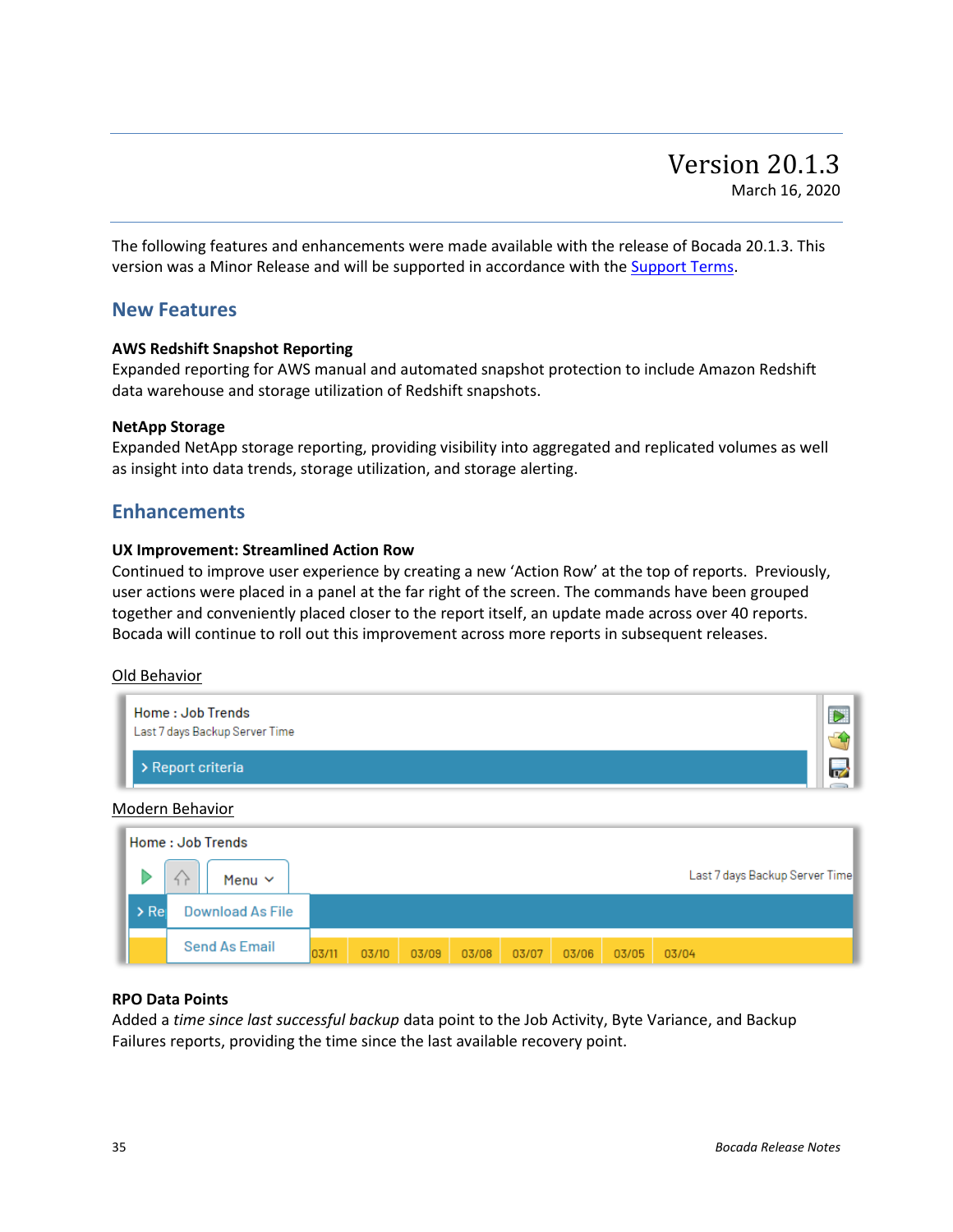### **Microsoft SQL Server Backup**

Added reporting of backups configured and performed natively by Microsoft SQL Server, specifically *SQL Server 2005*.

### **Executive Summary**

Added criteria options to include or exclude backup levels (e.g., Full, Incremental, Replication, Restore) allowing for detailed specification of success rates across different categories of backups.

### **Streamlined Criteria Builder**

Continued to improve user experience by rolling out the new criteria builder across 15 additional reports.

### **Veeam v10 Support**

Added support for reporting against Veeam version 10 Backup & Recovery servers.

### **Microsoft Windows/SQL Server 2019**

Added official support for running the Bocada system on Microsoft Windows Server 2019 and Microsoft SQL Server 2019.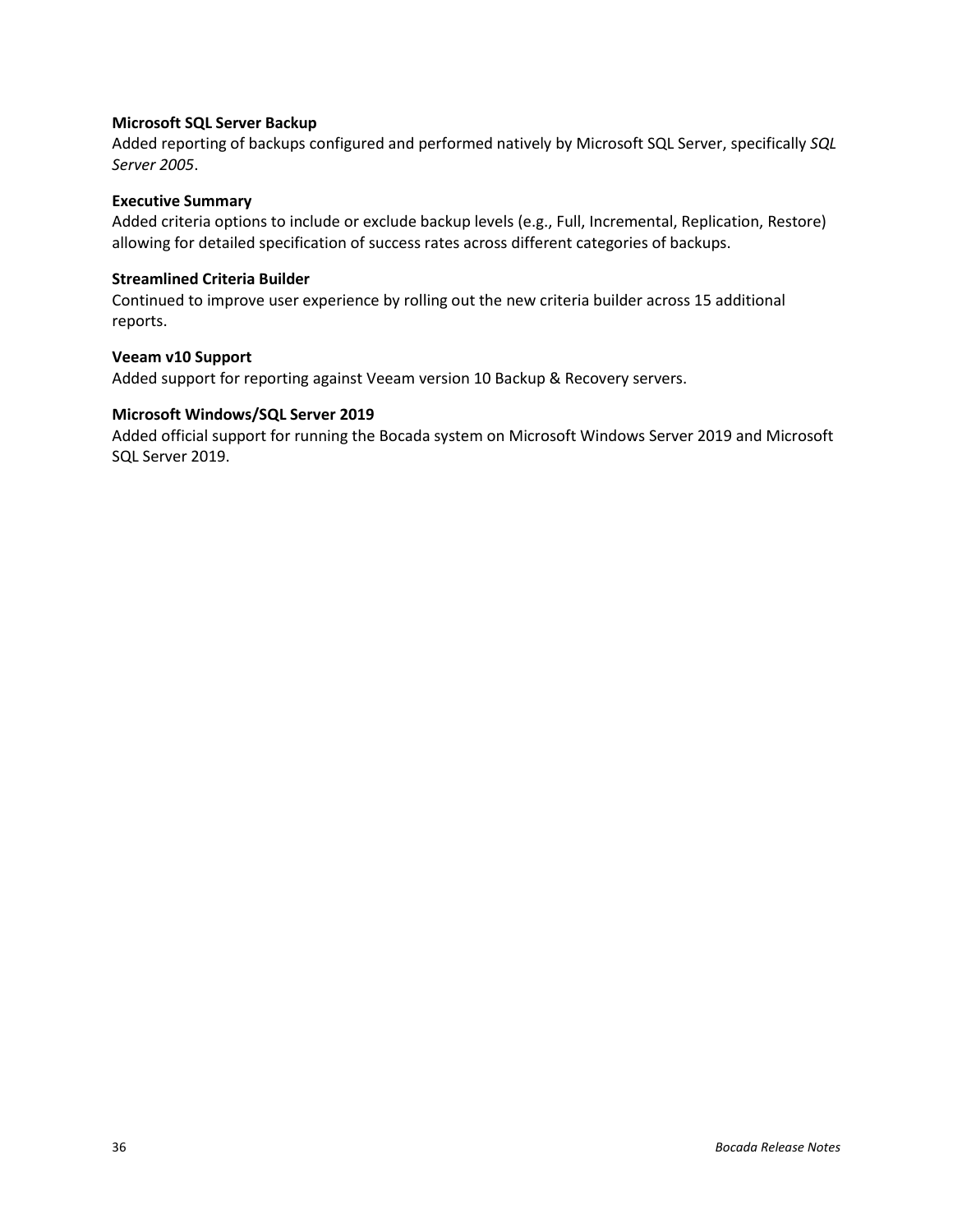<span id="page-36-0"></span>The following features and enhancements were made available with the release of Bocada 20.1.2. This version was a Minor Release and will be supported in accordance with th[e Support Terms.](http://www.bocada.com/support-terms)

### **New Features**

### **LiveVault Enterprise Cloud Backup**

Expanded visibility into cloud backup with LiveVault backup and storage reporting, providing visibility and insight into backup status, storage utilization and trends, consumption forecasting, and capacity alerting.

### **ServiceNow Incident Integration**

Expanded capabilities to allow automated population of any incident field present in the ServiceNow instance, including backup error messages, assignment groups, affected assets and other information to further automate the ticket management workflow.

### **Enhancements**

### **Commvault Client Computer Group Support**

Added *Commvault Client Computer Group* to the Bocada data field, "Job Group" to better identify jobs in reports and enhance automation when assigning client to zones via rules.

### **Commvault Storage Policy Support**

Added Commvault *Storage Policy Name* to the Bocada data field, "Job Group" to better identify jobs in reports and enhance automation when assigning client to zones via rules.

### **Avamar Policy Name Support**

Added Avamar *Policy Name* to the Bocada data field, "Job Group" to better identify jobs in reports and enhance automation when assigning clients to zones via rules.

### **Avamar Contact and Zoning with Contact Rules**

Avamar Contact information is now collected with backup metadata and presented in backup and client reports alongside jobs. Additionally, the contact filter in Bocada Rules enables clients to be assigned to zones based on names or partial names of contacts.

### **Streamlined Criteria Builder**

Continued to improve user experience by rolling out the new criteria builder in an additional 23 reports.

### **Regional Date Settings for Trends Reports**

Added capability to view the Job Trends, Consecutive Failures, and Failure Trends reports as DD/MM in addition to the default MM/DD format.

### **Scheduled Report Email**

Added the capability to specify an email subject and message text for reports scheduled for automated email distribution.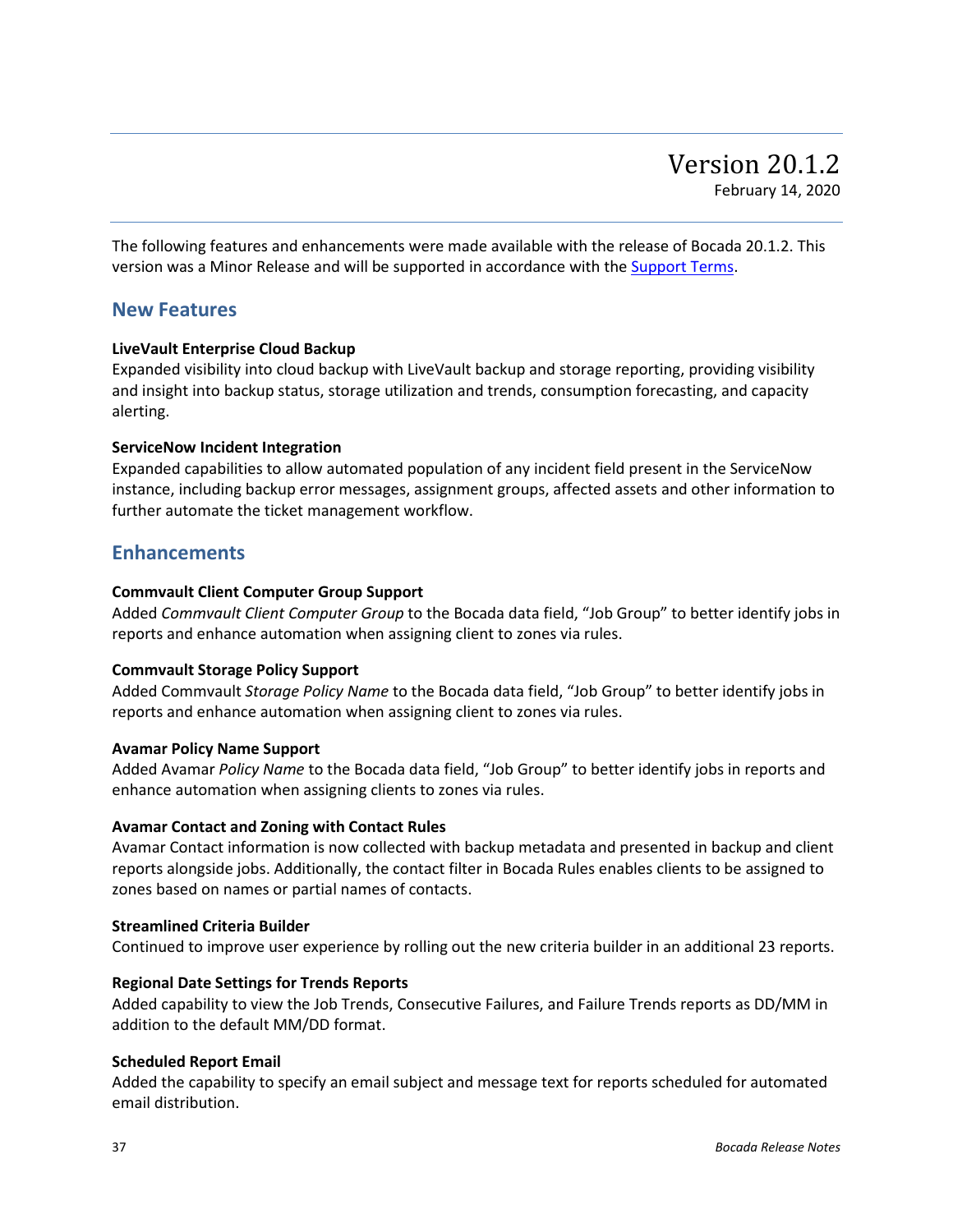### **Microsoft SQL Server Backup**

Added visibility into each file backed up during the database backup by splitting out each file into separate jobs, as reported in MSSQL.

### **Failure Trends**

Improved the report by ignoring no attempts on current day when considering failure. Because the day is typically not complete, this previously introduced unwanted noise.

Version 20.1.1

January 9, 2020

<span id="page-37-0"></span>The following features and enhancements were made available with the release of Bocada 20.1.1. This version was a Major Release and will be supported in accordance with the [Support Terms.](http://www.bocada.com/support-terms)

### **New Features**

### **Backup Byte Variance Report**

Added a report to highlight when bytes backed up by a job are outliers. This is configurable by percentage of bytes over or under the norm, calculation window, or other attributes.

### **Enhancements**

### **Exported Report Criteria Options**

Added the option to *exclude* report criteria from reports that are exported as a one-time email or on a schedule.

### **Avamar Backup Data Collection Bytes**

Added support for "Bytes Protected" to Avamar backup data collection. This field enables reporting on the size of the resources under protection and is often used by MSPs for customer billing models.